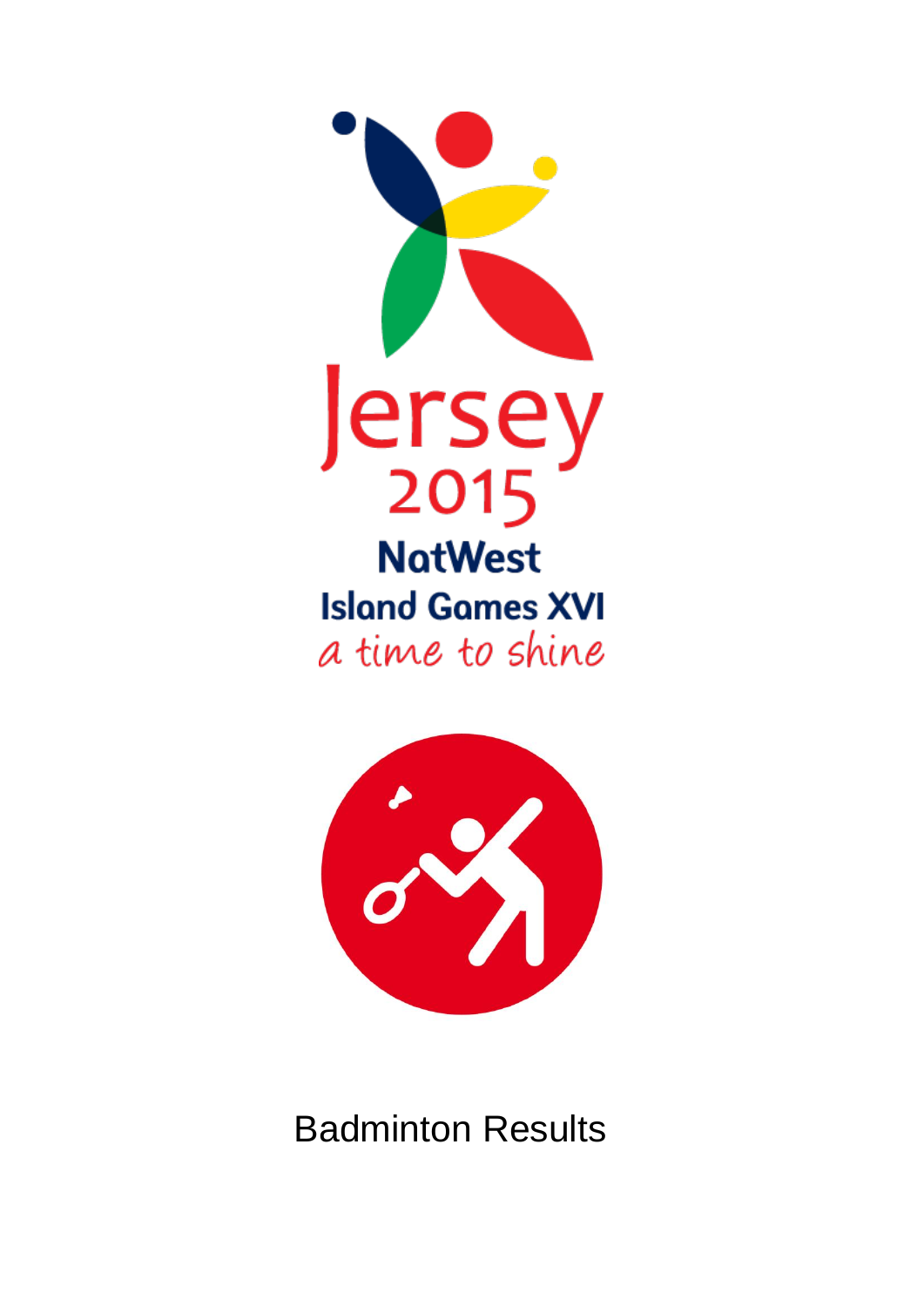

# Medal Table

Badminton

|            | Island               |                |              | Gold Silver Bronze Total |                  |
|------------|----------------------|----------------|--------------|--------------------------|------------------|
|            | Jersey               | $2^{\sim}$     | 0            | $\mathbf{1}$             | 3                |
|            | Faroe Islands 1 2    |                |              | $2^{\circ}$              | 5                |
|            | Isle of Man 1        |                | 1            | $\mathbf{1}$             | 3                |
|            | Gotland              | $1 \quad \Box$ | 1            | 0                        | $\overline{2}$   |
|            | Greenland 1          |                | 0            | 0                        | 1                |
|            | Menorca              | $0 \qquad 1$   |              | 0                        | 1                |
|            | Shetland Islands 0 1 |                |              | 0                        | 1                |
|            | Guernsey             | 0              | $0\qquad 2$  |                          | $\overline{2}$   |
| אצ<br>Ы    | Bermuda              | 0              | $\mathbf{0}$ | $\mathbf 0$              | 0                |
|            | Falkland Islands 0 0 |                |              | 0                        | 0                |
| ш<br>i O k | Gibraltar            | 0              | 0            | 0                        | 0                |
|            | Isle of Wight 0 0    |                |              | $\boldsymbol{0}$         | $\boldsymbol{0}$ |
|            | Orkney               | $\overline{0}$ | 0            | $\boldsymbol{0}$         | 0                |
| Ő,<br>Ő,   | Western Isles        | $\overline{0}$ | 0            | $\boldsymbol{0}$         | 0                |
|            | Ynys Môn             | $\mathbf 0$    | 0            | $\boldsymbol{0}$         | 0                |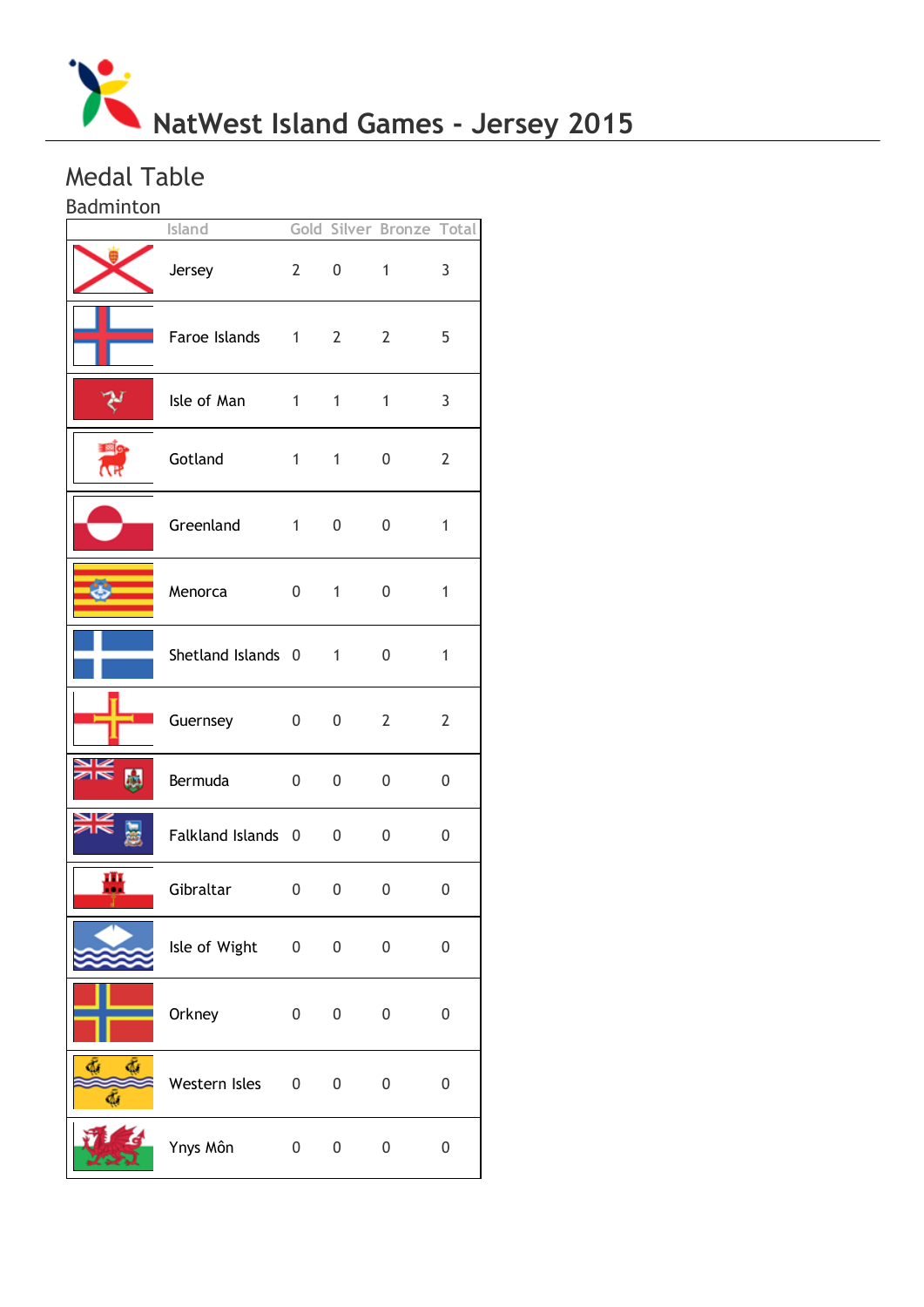

# Badminton

Men's Singles

## Heat: Bronze Medal Playoff



### Heat: Final



Last Result: 03/07/2015 13:54:51 Status: Confirmed 03/07/2015 13:54:59

## Heat: Semi‐Finals



Last Result: 01/07/2015 19:07:02 Status: Confirmed 03/07/2015 16:14:16

## Heat: Quarter‐Finals

| Mark Constable (1) 2 - 0<br><b>X</b> Jersey |                     | Aksel Eli Poulsen (6)<br>$\blacksquare$ Faroe Islands |  |  |  |
|---------------------------------------------|---------------------|-------------------------------------------------------|--|--|--|
|                                             | 21-10, 21-14        |                                                       |  |  |  |
| Albert Navarro Comes (4) 2 - 1              |                     | Bror Madsen (5)                                       |  |  |  |
| Menorca                                     |                     | <b>C</b> Greenland                                    |  |  |  |
|                                             | 21-16, 14-21, 22-20 |                                                       |  |  |  |
| Jens Frederik Nielsen                       | $1 - 2$             | Benjamin Gunnarstein                                  |  |  |  |
| <b>C</b> Greenland                          |                     | Faroe Islands                                         |  |  |  |
|                                             | 15-21, 21-18, 16-21 |                                                       |  |  |  |
| Niclas H. Eysturoy                          | $2 - 1$             | Eric Navarro Comes (2)                                |  |  |  |
| Faroe Islands                               |                     | Menorca                                               |  |  |  |
|                                             | 18-21, 21-17, 21-8  |                                                       |  |  |  |

Last Result: 01/07/2015 17:04:15 Status: Confirmed 03/07/2015 16:14:20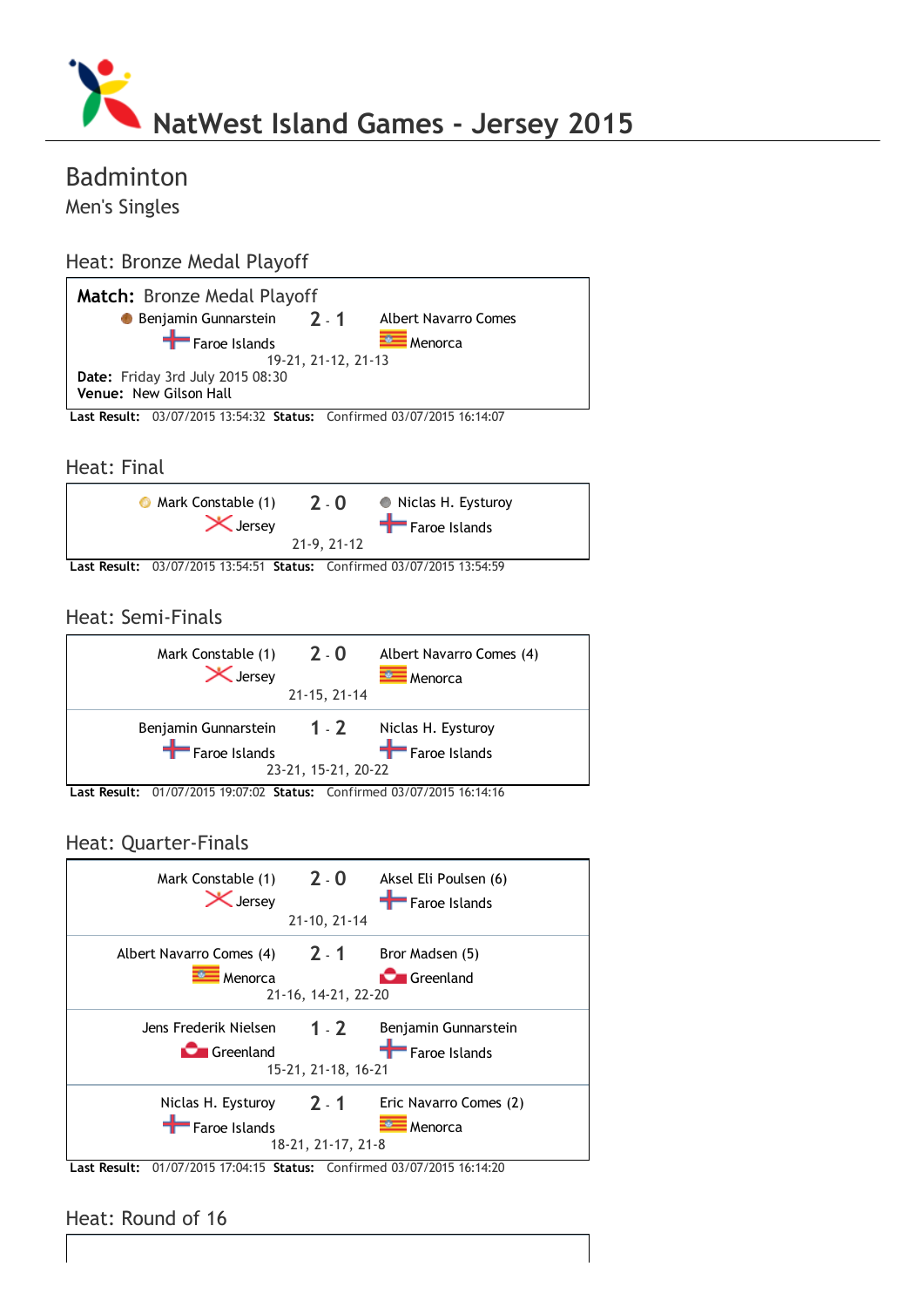| Mark Constable (1)<br><b>X</b> Jersey                        | $2 - 0$            | Liam Delday<br>$\frac{1}{\sqrt{2}}$ Orkney |
|--------------------------------------------------------------|--------------------|--------------------------------------------|
|                                                              | $21 - 7, 21 - 3$   |                                            |
| Aksel Eli Poulsen (6)<br>Faroe Islands                       | $2 - 0$            | Karl Jakob Thomassen<br><b>C</b> Greenland |
|                                                              | 21-13, 21-9        |                                            |
| Albert Navarro Comes (4)<br>$\overline{\phantom{1}}$ Menorca | $2 - 0$            | <b>Bartal Poulsen</b><br>Faroe Islands     |
|                                                              | 21-13, 21-11       |                                            |
| Bror Madsen (5)                                              | $2 - 0$            | Christopher Massey                         |
| <b>C</b> Greenland                                           | 21-16, 21-10       | Isle of Wight                              |
| <b>Brett Haining</b>                                         | $0 - 2$            | Jens Frederik Nielsen                      |
| Shetland Islands                                             | 10-21, 8-21        | <b>C</b> Greenland                         |
| <b>Alexander Hutchings</b>                                   | $0 - 2$            | Benjamin Gunnarstein                       |
| <b>X</b> Jersey                                              | 18-21, 19-21       | Faroe Islands                              |
| Matthew Haynes                                               | $1 - 2$            | Niclas H. Eysturoy                         |
| Guernsey                                                     | 22-20, 5-21, 10-21 | Faroe Islands                              |
| Jon Southern                                                 | $0 - 2$            | Eric Navarro Comes (2)                     |
| <b>X</b> Jersey                                              | 13-21, 14-21       | ≕<br>Menorca                               |

Last Result: 01/07/2015 15:04:49 Status: Confirmed 03/07/2015 16:14:25

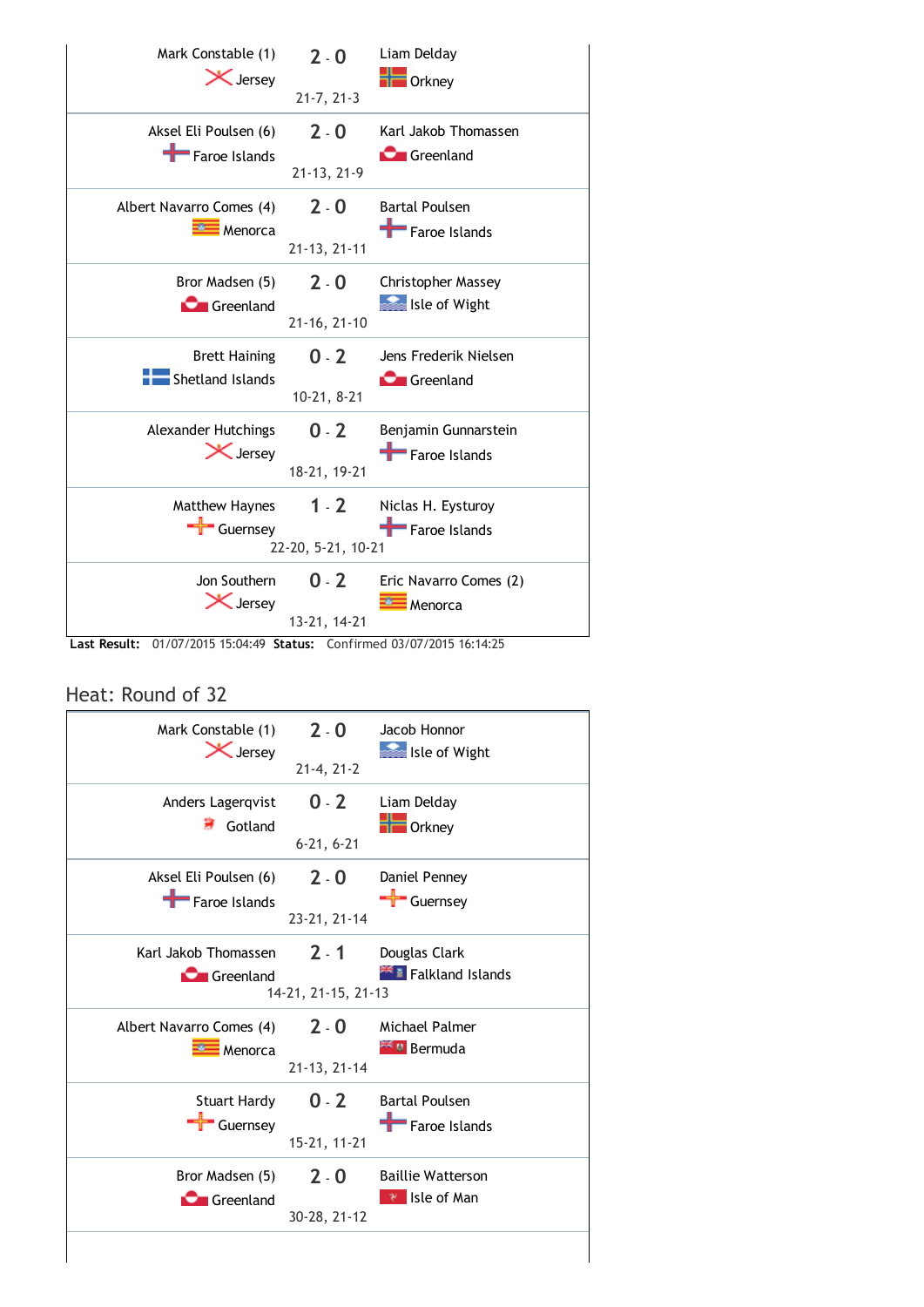

Last Result: 01/07/2015 13:07:24 Status: Confirmed 03/07/2015 16:14:31

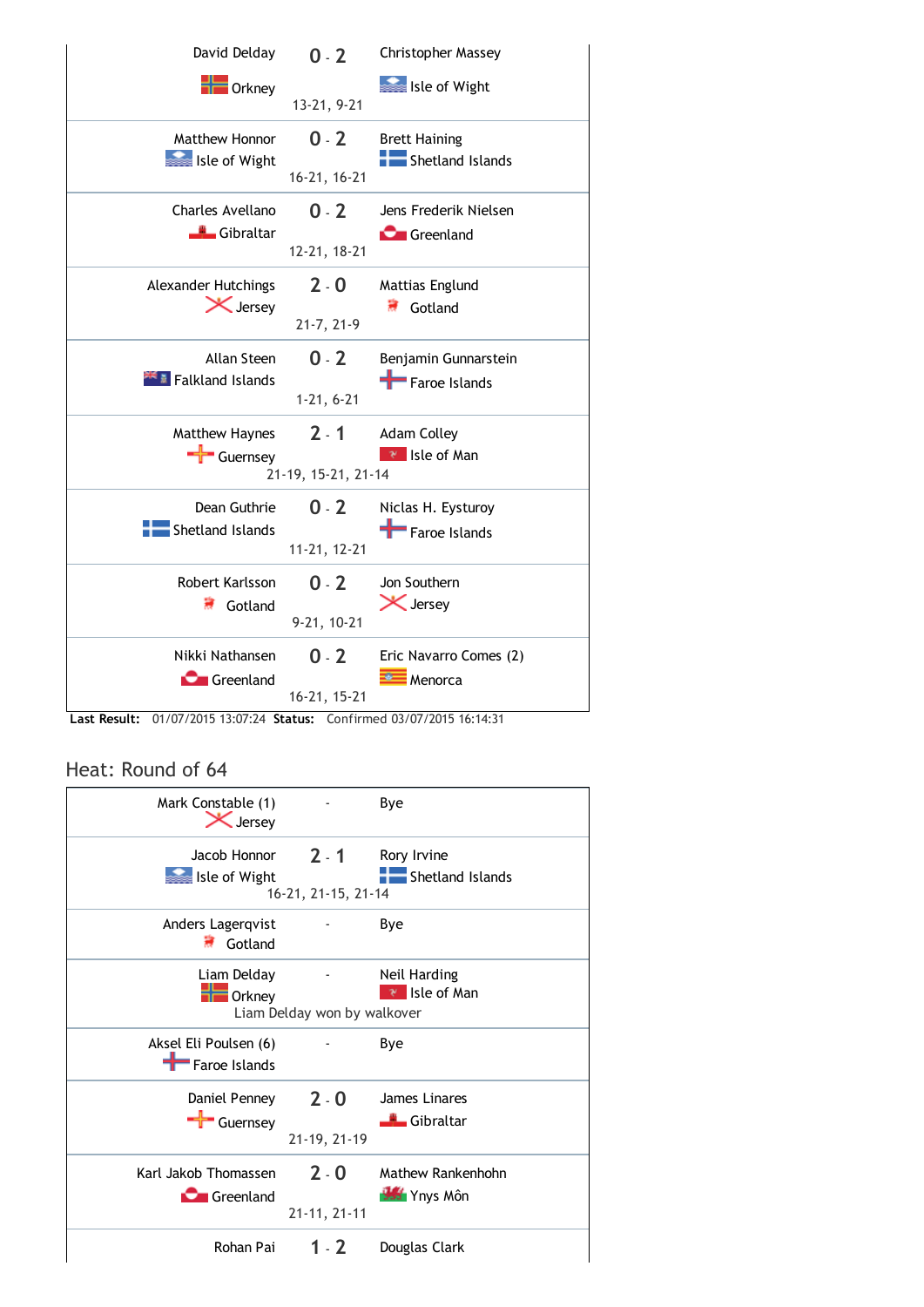| <sup>24</sup> Bermuda                    | 14-21, 21-16, 11-21     | <b>External Falkland Islands</b>      |
|------------------------------------------|-------------------------|---------------------------------------|
| Albert Navarro Comes (4)<br>≕<br>Menorca |                         | Bye                                   |
| Kasper Thy Jessen                        | $1 - 2$                 | Michael Palmer                        |
| Gibraltar                                | 21-16, 12-21, 13-21     | <b>Extra</b> Bermuda                  |
| Colin Hardwidge                          | $0 - 2$                 | <b>Stuart Hardy</b>                   |
| <b>X</b> Jersey                          | 20-22, 18-21            | $\leftarrow$ Guernsey                 |
| <b>Bartal Poulsen</b><br>Faroe Islands   | $2 - 0$<br>21-13, 21-10 | Daniel Söderström<br>₹<br>Gotland     |
| Bror Madsen (5)<br>Greenland             |                         | Bye                                   |
| <b>Stuart Sineath</b>                    | $0 - 2$                 | <b>Baillie Watterson</b>              |
| Shetland Islands                         | 15-21, 17-21            | <b>P</b> Isle of Man                  |
| Sion Matthews                            | $0 - 2$                 | David Delday                          |
| <b>WAY</b> Ynys Môn                      | 13-21, 10-21            | $\blacksquare$ Orkney                 |
| Christopher Massey                       | $2 - 0$                 | Duane March                           |
| Isle of Wight                            | $21 - 2, 21 - 6$        | <b>THE Falkland Islands</b>           |
| Matthew Honnor                           | $2 - 0$                 | Denzel Simons                         |
| <b>See Isle of Wight</b>                 | $21-8, 21-4$            | <b>Extra</b> Bermuda                  |
| <b>Brett Haining</b>                     | $2 - 0$                 | Matthew Nicholson                     |
| Shetland Islands                         | $21 - 7, 21 - 8$        | * Isle of Man                         |
| John Preston                             | $0 - 2$                 | Charles Avellano                      |
| <b>WAY</b> Ynys Môn                      | $5-21, 6-21$            | <b>L</b> Gibraltar                    |
| Bye                                      |                         | Jens Frederik Nielsen<br>Greenland    |
| <b>Alexander Hutchings</b>               | $2 - 0$                 | Jordan Trebert                        |
| <b>X</b> Jersey                          | 21-12, 25-23            | $\frac{1}{\sqrt{2}}$ Guernsey         |
| Gary Nicolson                            | $1 - 2$                 | Mattias Englund                       |
| $\frac{1}{2}$ Orkney                     | 21-19, 12-21, 19-21     | Gotland                               |
| Allan Steen                              | $2 - 0$                 | Paul Finnegan                         |
| <b>External Falkland Islands</b>         | 21-13, 21-16            | Western Isles                         |
| Bye                                      |                         | Benjamin Gunnarstein<br>Faroe Islands |
| Matthew Henry                            | $0 - 2$                 | Matthew Haynes                        |
| <b>Mas</b> Ynys Môn                      | $4-21, 1-21$            | Guernsey                              |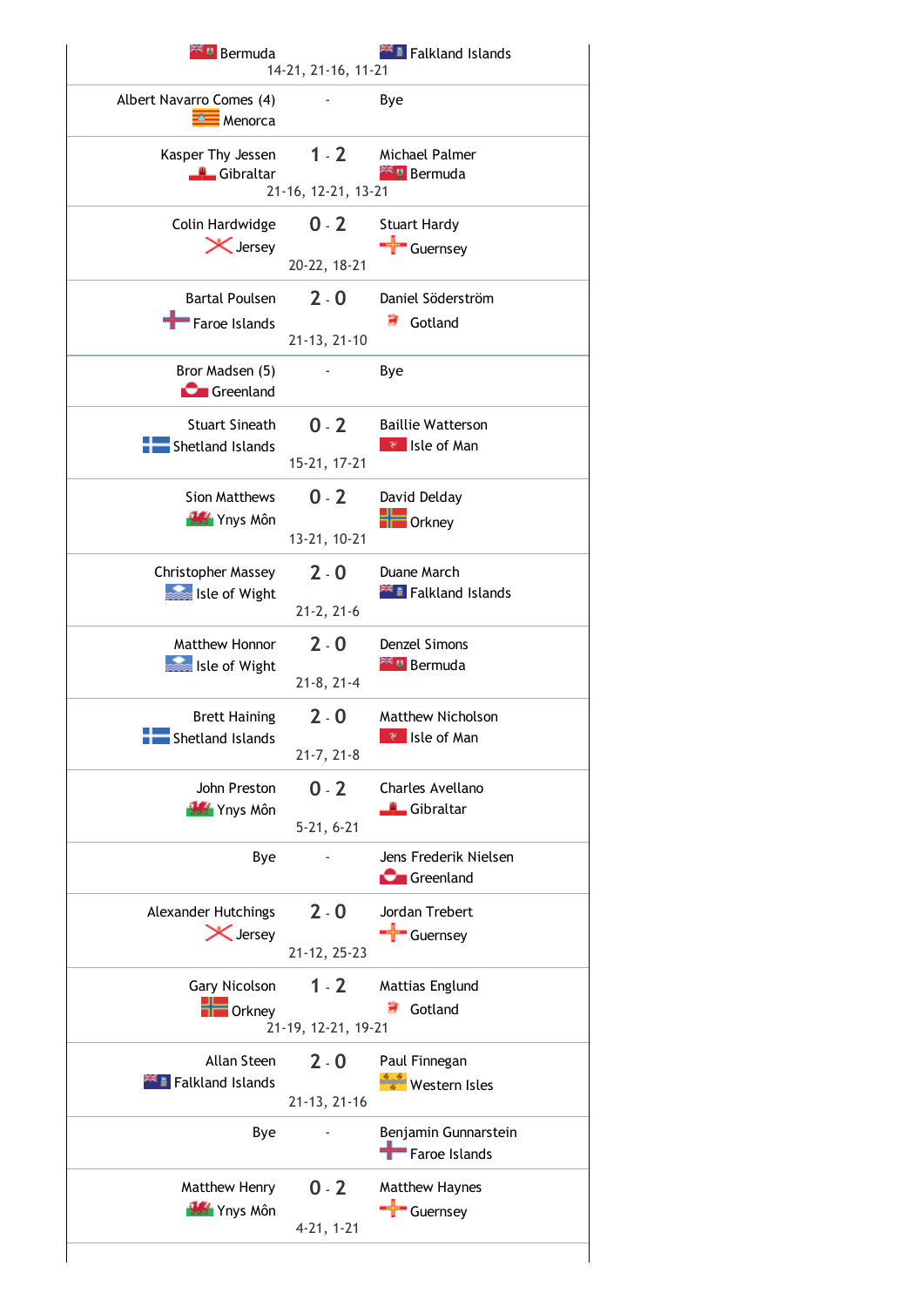| <b>Adam Colley</b><br>Isle of Man    | $2 - 0$<br>$21 - 4, 21 - 2$ | Tobi Adeoye<br><b>External Falkland Islands</b> |
|--------------------------------------|-----------------------------|-------------------------------------------------|
| Dean Guthrie<br>Shetland Islands     | $2 - 0$<br>21-19, 21-11     | George Utteridge<br>Isle of Wight               |
| Bye                                  |                             | Niclas H. Eysturoy<br>Faroe Islands             |
| Andrew Reid<br>$\blacksquare$ Orkney | $0 - 2$<br>10-21, 17-21     | Robert Karlsson<br>Gotland                      |
| Bye                                  |                             | Jon Southern<br><b>X</b> Jersey                 |
| Nikki Nathansen<br><b>Greenland</b>  | Mark Haugen retired injured | Mark Haugen<br><b>Extra</b> Bermuda             |
| Bye                                  |                             | Eric Navarro Comes (2)<br>Menorca               |

Last Result: 01/07/2015 11:27:16 Status: Confirmed 03/07/2015 16:14:35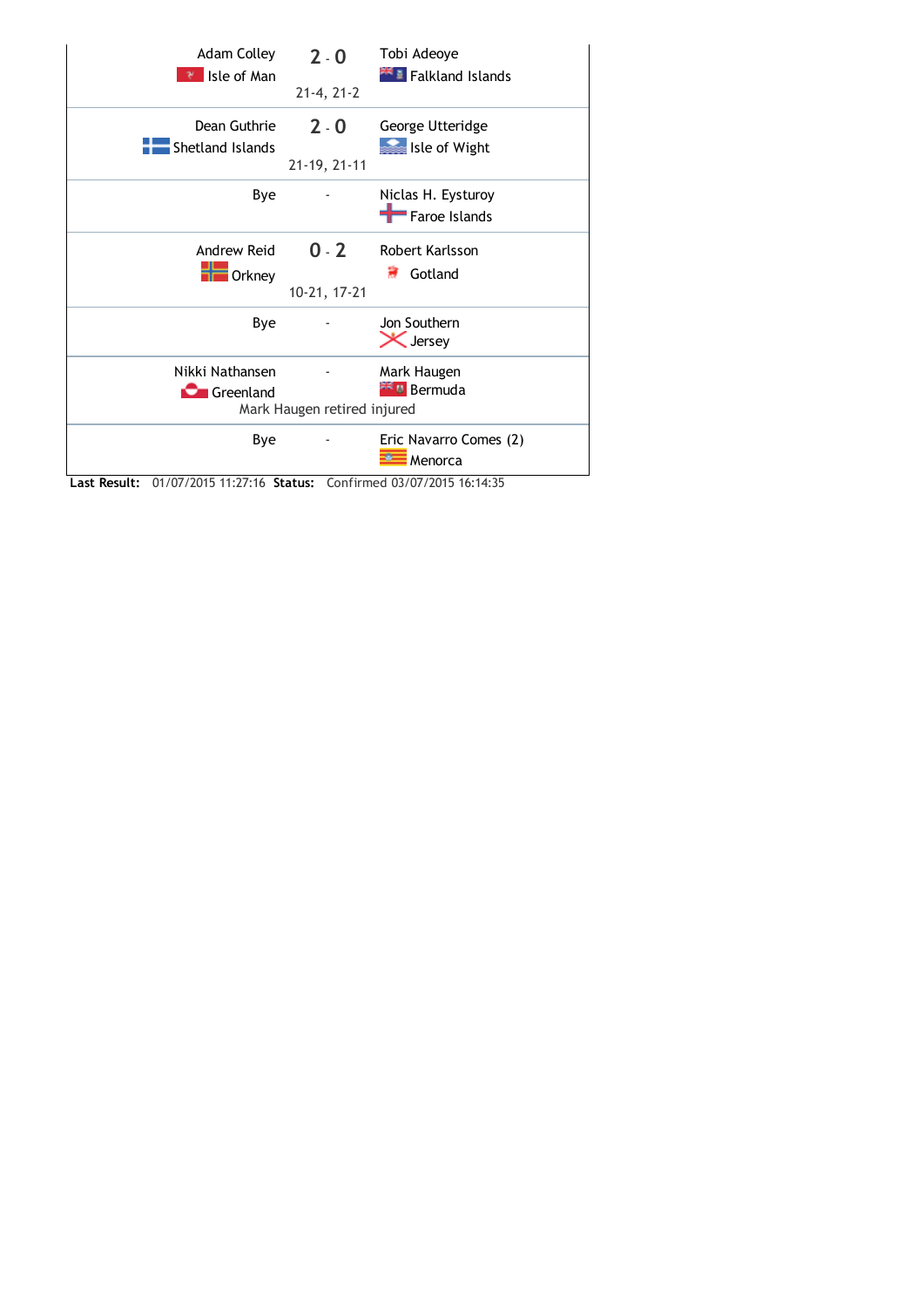# Badminton Women's Singles

## Heat: Bronze Medal Playoff



Last Result: 03/07/2015 13:55:14 Status: Confirmed 03/07/2015 16:14:42

### Heat: Final

| Rannvá Djurhuus Carlsson (1) | $7 - 0$      | • Cristen Marritt (2) |
|------------------------------|--------------|-----------------------|
| $\blacksquare$ Faroe Islands |              | <b>P</b> Isle of Man  |
|                              | 21-11, 21-15 |                       |

Last Result: 03/07/2015 15:10:34 Status: Confirmed 03/07/2015 15:52:14

### Heat: Semi‐Finals



Last Result: 30/06/2015 18:39:05 Status: Confirmed 03/07/2015 16:14:49

## Heat: Quarter‐Finals



Last Result: 30/06/2015 16:54:26 Status: Confirmed 03/07/2015 16:14:53

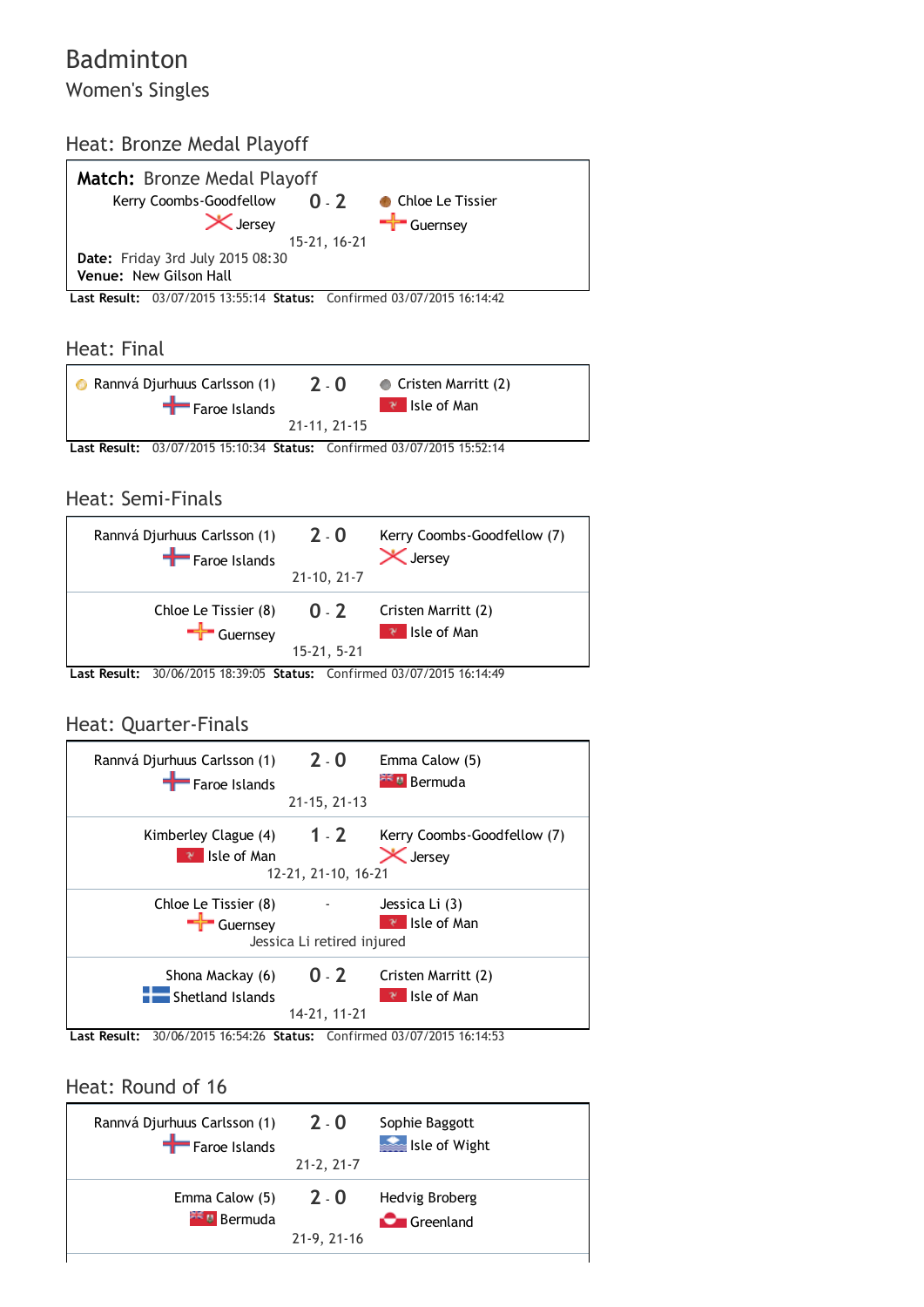| Kimberley Clague (4)<br>Isle of Man            | $2 - 0$           | Aura Foguet<br>Menorca                   |
|------------------------------------------------|-------------------|------------------------------------------|
|                                                | $21 - 14, 21 - 7$ |                                          |
| Kerry Coombs-Goodfellow (7)<br><b>X</b> Jersey | $2 - 0$           | Anja Skov Kjeldsen<br><b>C</b> Greenland |
|                                                | 21-12, 21-9       |                                          |
| Aimee Keith                                    | $0 - 2$           | Chloe Le Tissier (8)                     |
| Shetland Islands                               | $6 - 21, 8 - 21$  | $\frac{1}{\sqrt{2}}$ Guernsey            |
|                                                |                   |                                          |
| Kristina Eriksen<br>Faroe Islands              | $0 - 2$           | Jessica Li (3)<br><b>*</b> Isle of Man   |
|                                                | 14-21, 21-23      |                                          |
| Emily Temple-Redshaw                           | $0 - 2$           | Shona Mackay (6)                         |
| <b>X</b> Jersey                                | 11-21, 14-21      | Shetland Islands                         |
| Rebecca Reid                                   | $0 - 2$           | Cristen Marritt (2)                      |
| Orkney                                         |                   | Isle of Man                              |
|                                                | $4-21, 6-21$      |                                          |

Last Result: 30/06/2015 15:00:50 Status: Confirmed 03/07/2015 16:14:56

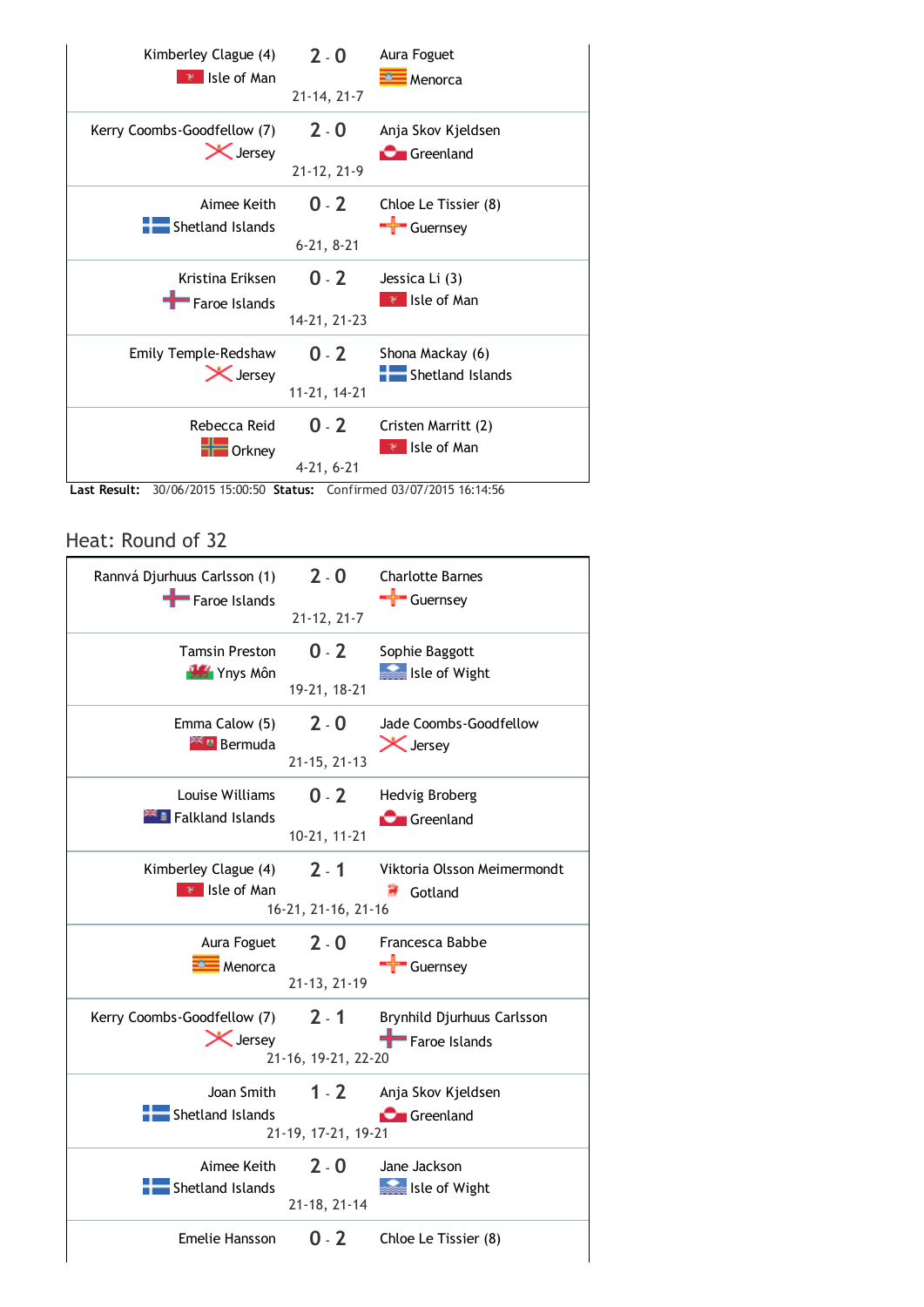| Gotland                  | 10-21, 17-21      | Guernsey                |
|--------------------------|-------------------|-------------------------|
| Joanne Pottinger         | $0 - 2$           | Kristina Eriksen        |
| $\blacksquare$ Orkney    | 15-21, 12-21      | Faroe Islands           |
| Sara Lindskov Jacobsen   | $0 - 2$           | Jessica Li (3)          |
| <b>C</b> Greenland       | $5 - 21, 16 - 21$ | Isle of Man             |
| Emily Temple-Redshaw     | $2 - 0$           | Cecilia Josefsen        |
| <b>X</b> Jersey          | 21-12, 21-15      | <b>Greenland</b>        |
| <b>Emily Trebert</b>     | $0 - 2$           | Shona Mackay (6)        |
| Guernsey                 | 15-21, 13-21      | <b>Shetland Islands</b> |
| Gillian Bushell          | $0 - 2$           | Rebecca Reid            |
| <b>See Isle of Wight</b> | 17-21, 12-21      | $\blacksquare$ Orkney   |
| Gunnya K. Jacobsen       | $0 - 2$           | Cristen Marritt (2)     |
| Faroe Islands            | $10-21, 9-21$     | Isle of Man             |

Last Result: 30/06/2015 13:11:00 Status: Confirmed 03/07/2015 16:15:01

| Rannvá Djurhuus Carlsson (1)<br>Faroe Islands            |                     | Bye                             |
|----------------------------------------------------------|---------------------|---------------------------------|
| <b>Charlotte Barnes</b><br>$\frac{1}{\sqrt{2}}$ Guernsey |                     | Bye                             |
| <b>Tamsin Preston</b><br><b>W</b> Ynys Môn               |                     | Bye                             |
| <b>Ruth Flett</b><br>$\blacksquare$ Orkney               | $1 - 2$             | Sophie Baggott<br>Isle of Wight |
|                                                          | 19-21, 21-11, 16-21 |                                 |
| Emma Calow (5)<br><b>E Bermuda</b>                       |                     | Bye                             |
| Jenna McDonnell                                          | $0 - 2$             | Jade Coombs-Goodfellow          |
| Shetland Islands                                         |                     | <b>X</b> Jersey                 |
|                                                          | 4-21, 14-21         |                                 |
| Louise Williams<br><b>Falkland Islands</b>               |                     | Bye                             |
| Hedvig Broberg                                           | $2 - 1$             | Abigail Li                      |
| <b>C</b> Greenland                                       |                     | $\overline{v}$ Isle of Man      |
|                                                          | 21-5, 22-24, 21-11  |                                 |
| Kimberley Clague (4)<br>₹ Isle of Man                    |                     | Bye                             |
| Viktoria Olsson Meimermondt<br><b>R</b> Gotland          |                     | Bye                             |
| Aura Foguet<br>Menorca                                   |                     | Bye                             |
| <b>Tara Davies</b>                                       | $0 - 2$             | Francesca Babbe                 |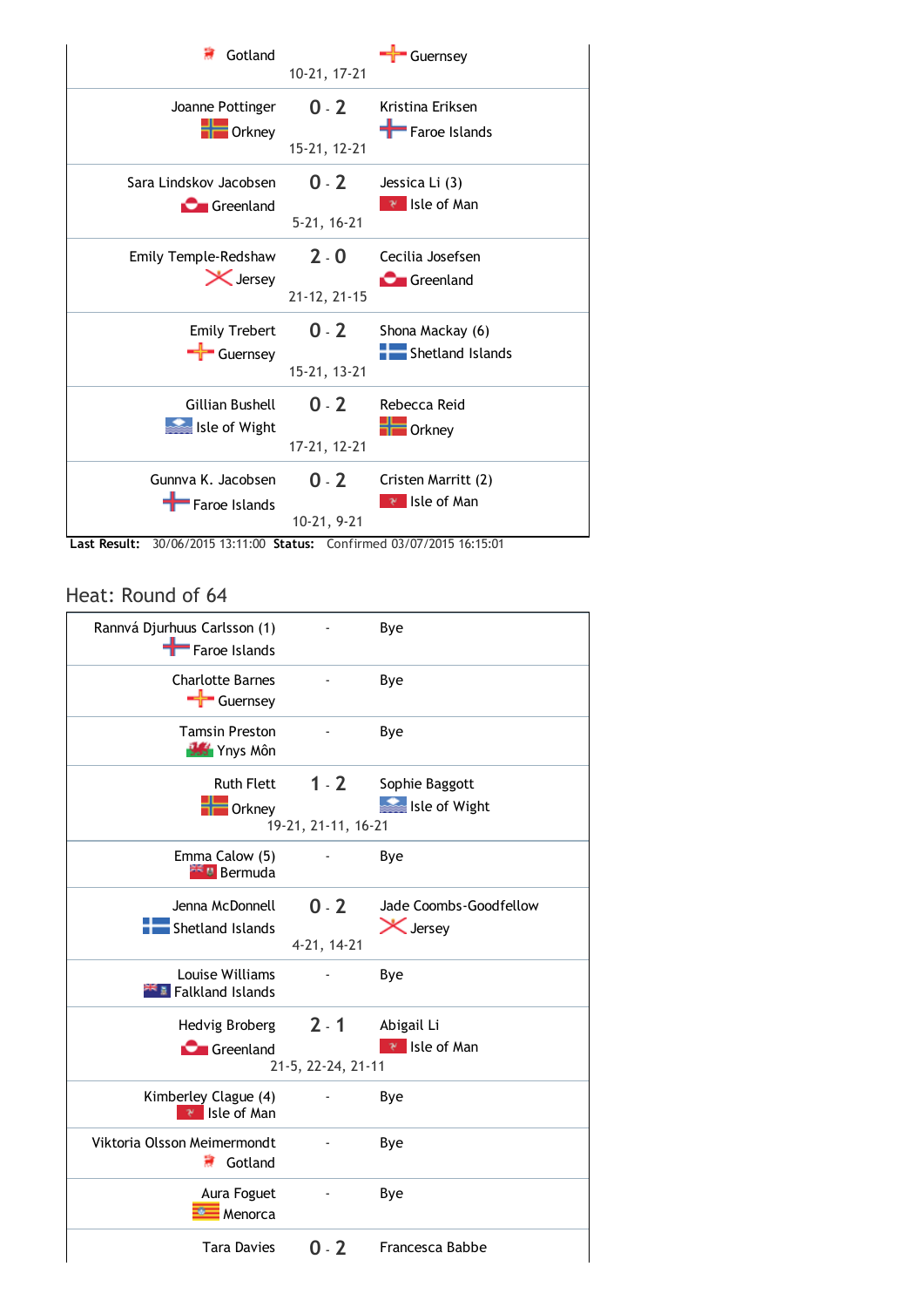| <b>WAY</b> Ynys Môn                            | 3-21, 12-21                  | <b>Guernsey</b>                                    |
|------------------------------------------------|------------------------------|----------------------------------------------------|
| Kerry Coombs-Goodfellow (7)<br><b>X</b> Jersey |                              | Bye                                                |
| Emily Boynton<br>Isle of Wight                 | $0 - 2$<br>11-21, 9-21       | Brynhild Djurhuus Carlsson<br>Faroe Islands        |
| Joan Smith<br>Shetland Islands                 |                              | Bye                                                |
| Alison Jessen<br><b>Gibraltar</b>              | $0 - 2$<br>13-21, 14-21      | Anja Skov Kjeldsen<br>Greenland                    |
| Sevelanne Newsham<br>Gibraltar                 | $0 - 2$<br>19-21, 15-21      | Aimee Keith<br>Shetland Islands                    |
| Bye                                            |                              | Jane Jackson<br>Isle of Wight                      |
| Emelie Hansson<br>₹<br>Gotland                 | $2 - 0$<br>21-12, 21-5       | Anastasia Markina<br><b>Extra</b> Falkland Islands |
| Bye                                            |                              | Chloe Le Tissier (8)<br>Guernsey                   |
| Joanne Pottinger<br>Orkney                     | $2 - 0$<br>22-20, 21-8       | Aneesa Hossain-Parry<br><b>BAS</b> Ynys Môn        |
| Bye                                            |                              | Kristina Eriksen<br>Faroe Islands                  |
| Sara Lindskov Jacobsen<br>Greenland            | $2 - 0$<br>$21 - 8, 21 - 13$ | Moira Ashby<br>X Jersey                            |
| Bye                                            |                              | Jessica Li (3)<br>* Isle of Man                    |
| Emily Temple-Redshaw<br><b>X</b> Jersey        | $2 - 0$<br>$21 - 7, 21 - 9$  | Laura Roberts<br><b>WAY</b> Ynys Môn               |
| Bye                                            |                              | Cecilia Josefsen<br>Greenland                      |
| <b>Emily Trebert</b><br>Guernsey               | $2 - 0$<br>21-2, 21-13       | Chantal De'Ath<br>Gibraltar                        |
| Bye                                            |                              | Shona Mackay (6)<br>Shetland Islands               |
| Gillian Bushell<br>Isle of Wight               | $2 - 0$<br>21-13, 21-5       | Cheryl March<br><b>Extra</b> Falkland Islands      |
| Bye                                            |                              | Rebecca Reid<br><b>The Orkney</b>                  |
| Bye                                            |                              | Gunnva K. Jacobsen<br>Faroe Islands                |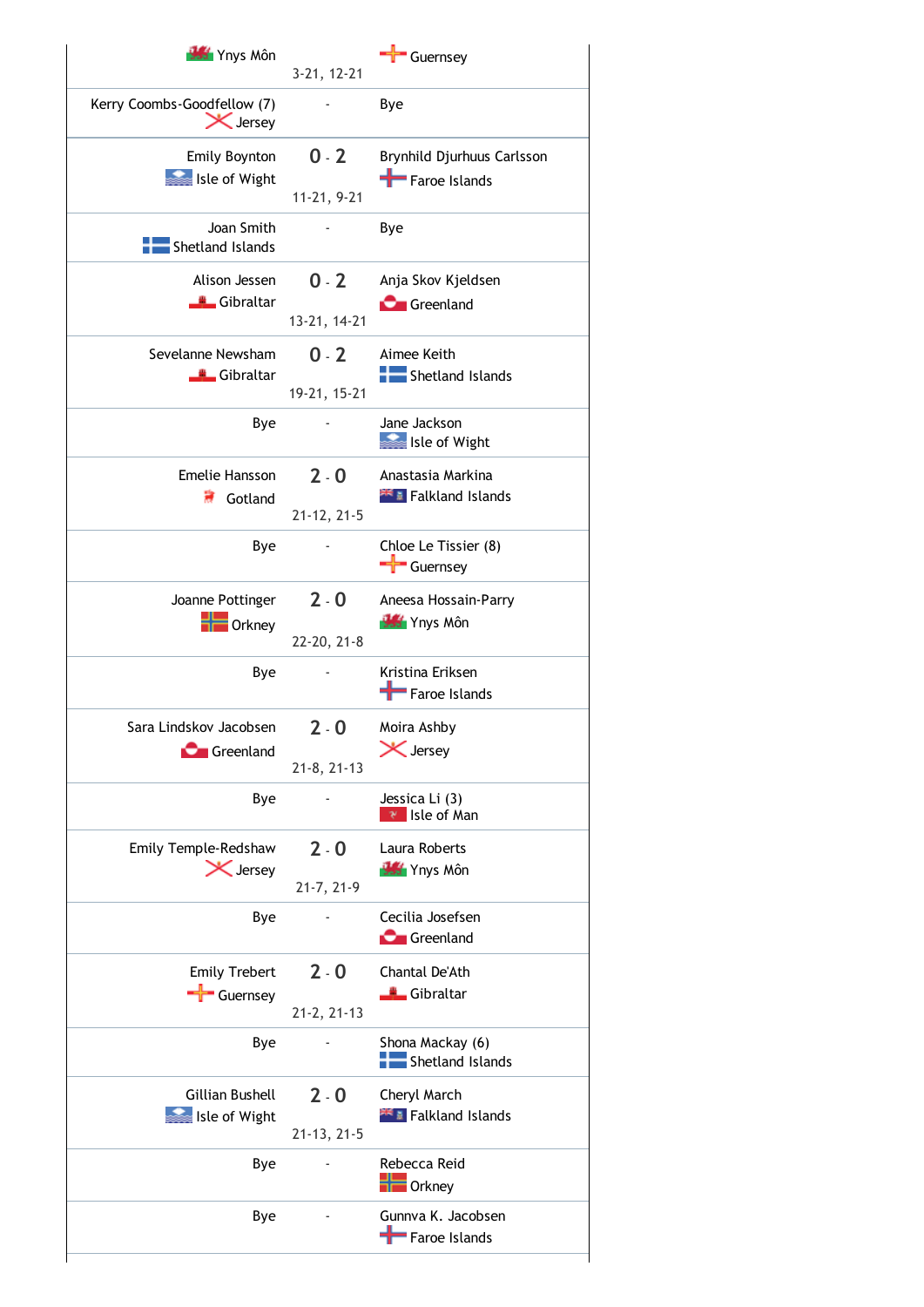By[e](http://jersey2015results.com/island.aspx?IslandID=0) ‐ [Cristen](http://jersey2015results.com/competitor.aspx?RegID=34863) Marritt (2) Isle of [Man](http://jersey2015results.com/island.aspx?IslandID=12)

Last Result: 30/06/2015 10:42:19 Status: Confirmed 03/07/2015 16:15:05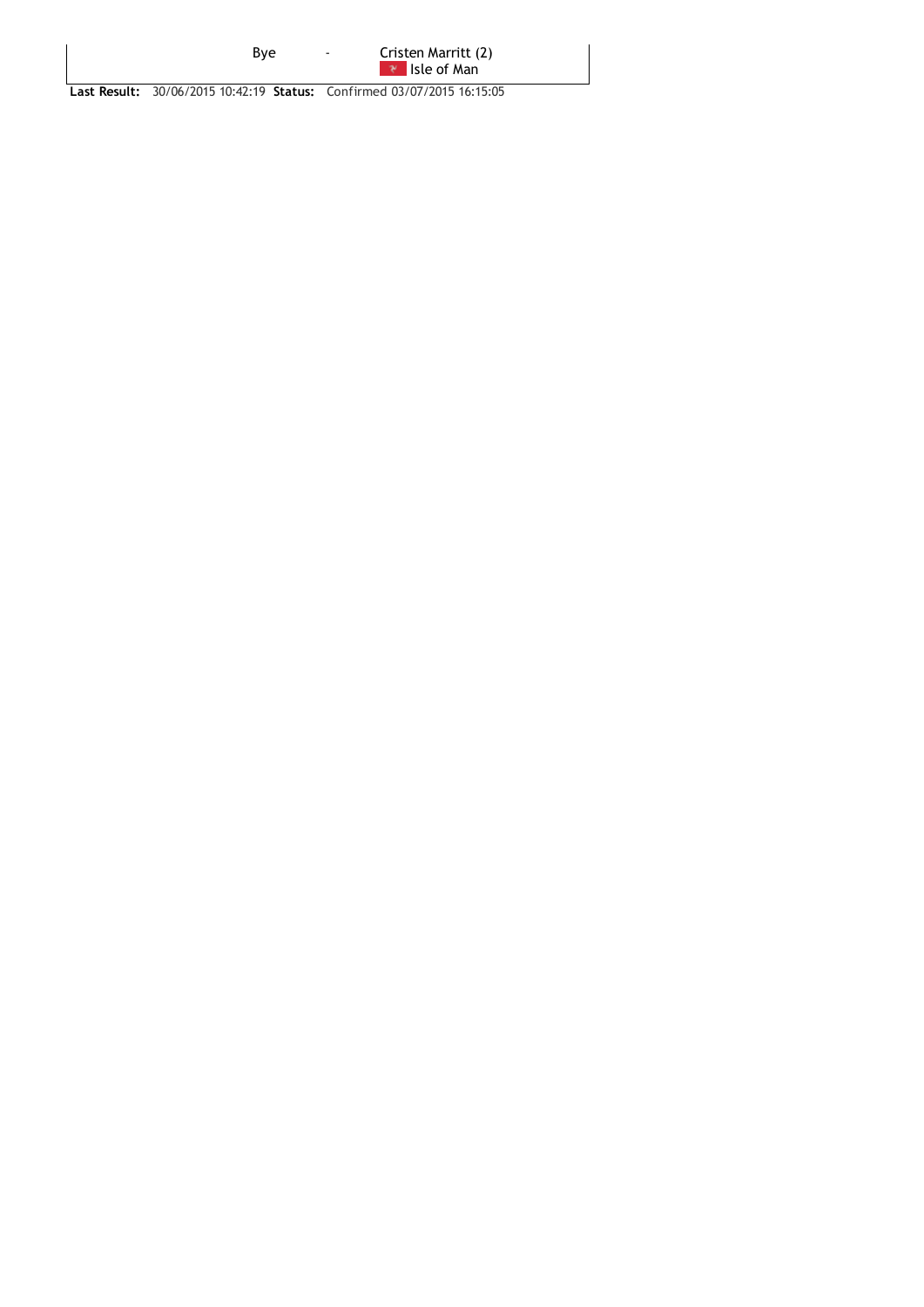# Badminton Men's Doubles

## Heat: Bronze Medal Playoff



Last Result: 03/07/2015 13:55:32 Status: Confirmed 03/07/2015 16:15:11

### Heat: Final



Last Result: 03/07/2015 14:29:23 Status: Confirmed 03/07/2015 14:33:30

## Heat: Semi‐Finals

| Madsen B - Nielsen J (1)                             | $2 - 0$                        | Constable M - Hutchings A (4)               |
|------------------------------------------------------|--------------------------------|---------------------------------------------|
| <b>C</b> Greenland                                   | 21-18, 21-14                   | $\zeta$ Jersey                              |
| Navarro Comes A - Navarro<br>Comes $E(3)$<br>Menorca | $2 - 1$<br>20-22, 21-18, 21-16 | Poulsen A - Eysturoy N (2)<br>Faroe Islands |

Last Result: 30/06/2015 18:02:05 Status: Confirmed 03/07/2015 16:15:18

### Heat: Quarter‐Finals

| Madsen B - Nielsen J $(1)$ 2 - 1<br>Greenland | 21-17, 16-21, 21-15     | Nicholson M - Watterson B<br>Isle of Man             |
|-----------------------------------------------|-------------------------|------------------------------------------------------|
| Constable M - Hutchings A (4)                 | $2 - 0$                 | Downer K - Utteridge G                               |
| <b>X</b> Jersey                               | $21-6, 21-9$            | Isle of Wight                                        |
| Luce D - Southern J<br><b>X</b> Jersey        | $0 - 2$<br>16-21, 16-21 | Navarro Comes A - Navarro<br>Comes $E(3)$<br>Menorca |
| Hardy S - Trebert J                           | $1 - 2$                 | Poulsen A - Eysturoy N (2)                           |
| Guernsey                                      | 12-21, 21-16, 15-21     | Faroe Islands                                        |

Last Result: 30/06/2015 16:06:41 Status: Confirmed 03/07/2015 16:15:25

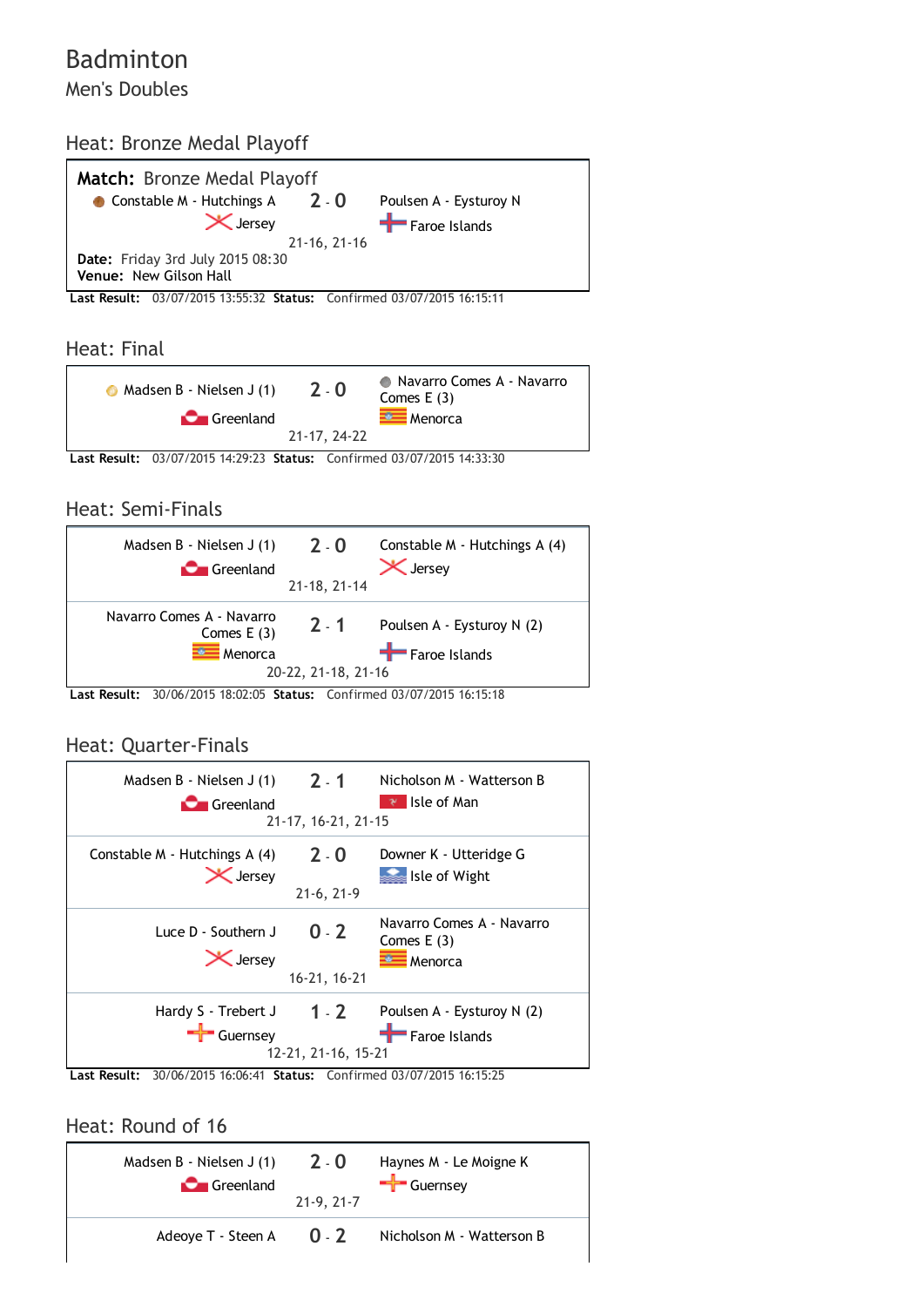

Last Result: 30/06/2015 14:24:04 Status: Confirmed 03/07/2015 16:15:29

| Madsen B - Nielsen J (1)<br><b>C</b> Greenland           |                         | Bye                                             |
|----------------------------------------------------------|-------------------------|-------------------------------------------------|
| Haynes M - Le Moigne K                                   | $2 - 0$                 | Henry M - Matthews S                            |
| Guernsey                                                 | $21-6, 21-9$            | <b>WAY</b> Ynys Môn                             |
| Adeoye T - Steen A<br><b>Example 15 Falkland Islands</b> |                         | Bye                                             |
| Nicholson M - Watterson B                                | $2 - 0$                 | Delday L - Reid A                               |
| Isle of Man                                              | 21-13, 21-10            | <b>No</b> Orkney                                |
| Constable M - Hutchings A (4)<br><b>X</b> Jersey         |                         | Bye                                             |
| De Haro I - Jessen K                                     | $0 - 2$                 | Eriksson B - Söderström D                       |
| <b>L</b> Gibraltar                                       | $9-21, 4-21$            | Gotland                                         |
| Downer K - Utteridge G                                   | $2 - 0$                 | Haugen M - Hughes D                             |
| Isle of Wight                                            | 25-23, 21-12            | <b>Externe Bermuda</b>                          |
| Haining B - Sineath S                                    | $0 - 2$                 | Poulsen B - Dal-Christiansen M                  |
| Shetland Islands                                         | 7-21, 14-21             | Faroe Islands                                   |
| Pai R - Palmer M<br><b>Externe Bermuda</b>               | $2 - 0$<br>21-15, 21-14 | Englund M - Karlsson R<br>浔<br>Gotland          |
| Avellano C - Linares J<br><u><sup>■</sup></u> Gibraltar  | $0 - 2$                 | Luce D - Southern J<br>$\mathsf{\times}$ Jersey |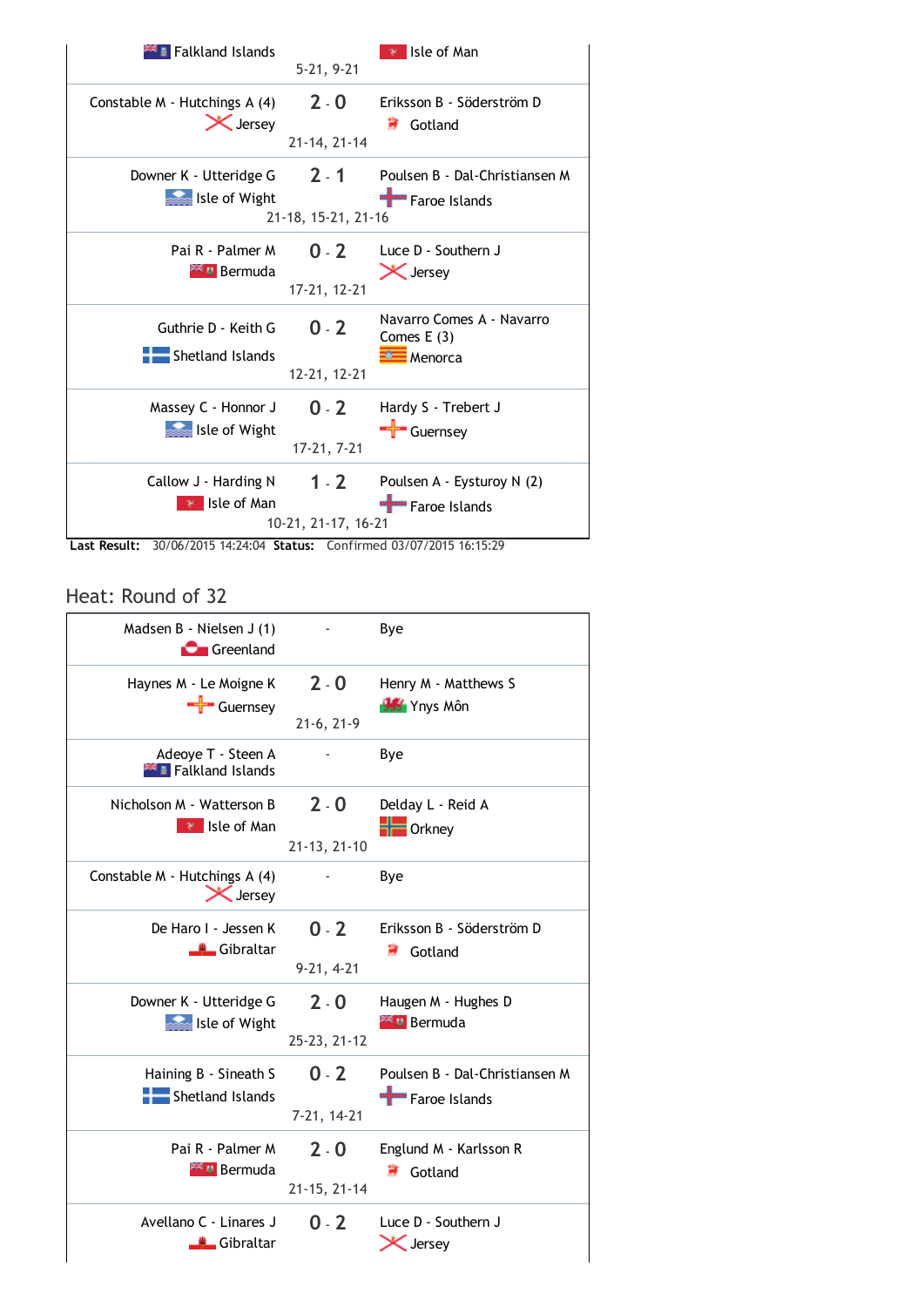|                                  | 16-21, 10-21      |                                                      |
|----------------------------------|-------------------|------------------------------------------------------|
| Guthrie D - Keith G              | $2 - 0$           | Delday D - Nicolson G                                |
| $\overline{a}$ Shetland Islands  | $21-8, 21-17$     | $\frac{1}{2}$ Orkney                                 |
| Bye                              |                   | Navarro Comes A - Navarro<br>Comes $E(3)$<br>Menorca |
| Massey C - Honnor J              | $2 - 0$           | Matthews L - Rankenhohn M                            |
| Isle of Wight                    | $21 - 12, 21 - 8$ | <b>WAY</b> Ynys Môn                                  |
| Nielsen N - Nathansen N          | $0 - 2$           | Hardy S - Trebert J                                  |
| Greenland                        | 10-21, 11-21      | $\frac{1}{2}$ Guernsey                               |
| Clark D - March D                | $0 - 2$           | Callow J - Harding N                                 |
| <b>External Falkland Islands</b> | 13-21, 8-21       | <b>N</b> Isle of Man                                 |
| Bye                              |                   | Poulsen A - Eysturoy N (2)<br>Faroe Islands          |

Last Result: 30/06/2015 12:00:26 Status: Confirmed 03/07/2015 16:15:32

## Heat: Schedule

There are currently no Entries for this Heat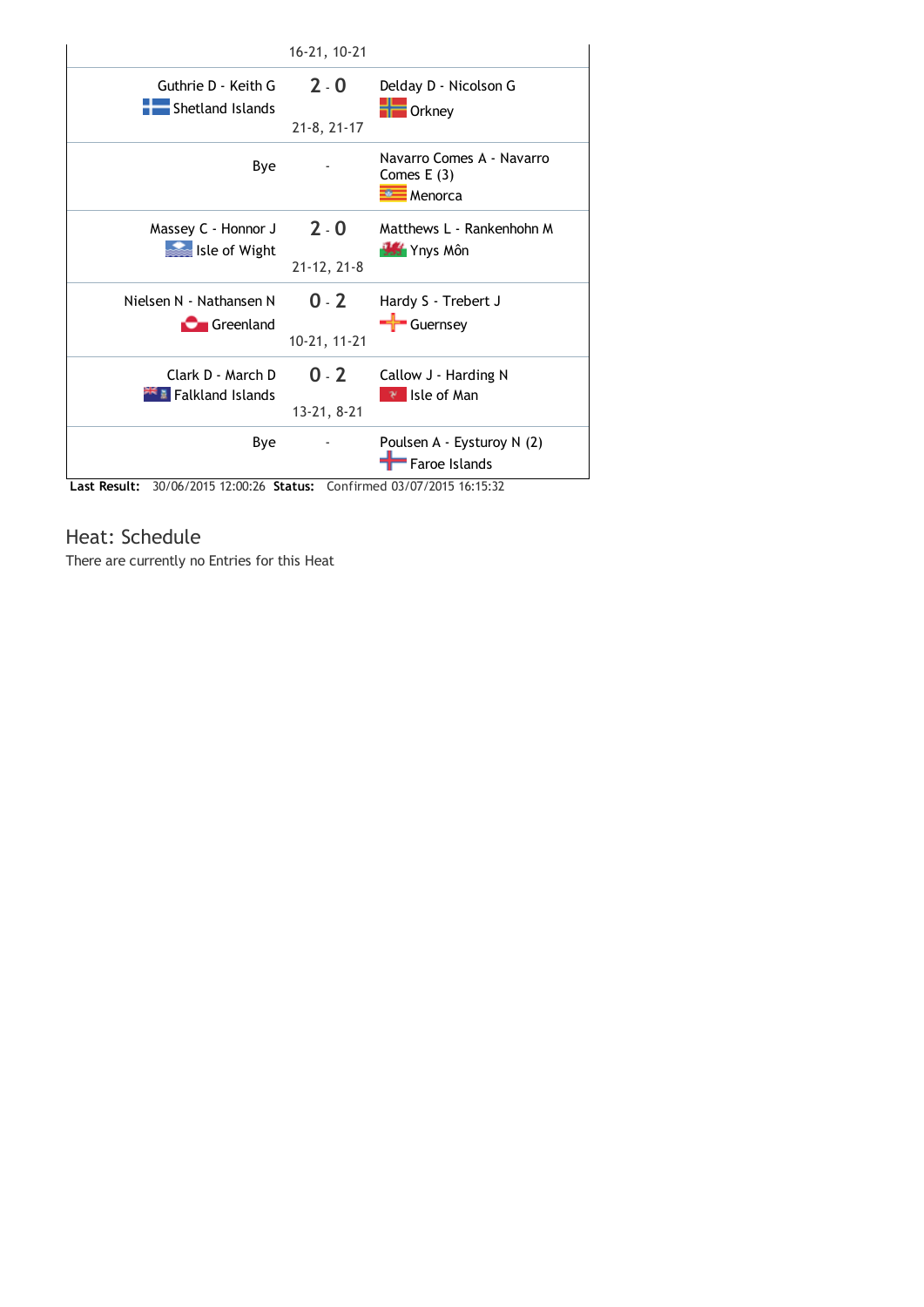## Badminton Women's Doubles

# Heat: Bronze Medal Playoff



Last Result: 03/07/2015 13:55:50 Status: Confirmed 03/07/2015 16:15:47

### Heat: Final



Last Result: 03/07/2015 12:43:28 Status: Confirmed 03/07/2015 12:43:59

## Heat: Semi‐Finals



Last Result: 01/07/2015 20:23:42 Status: Confirmed 03/07/2015 16:15:56

### Heat: Quarter‐Finals



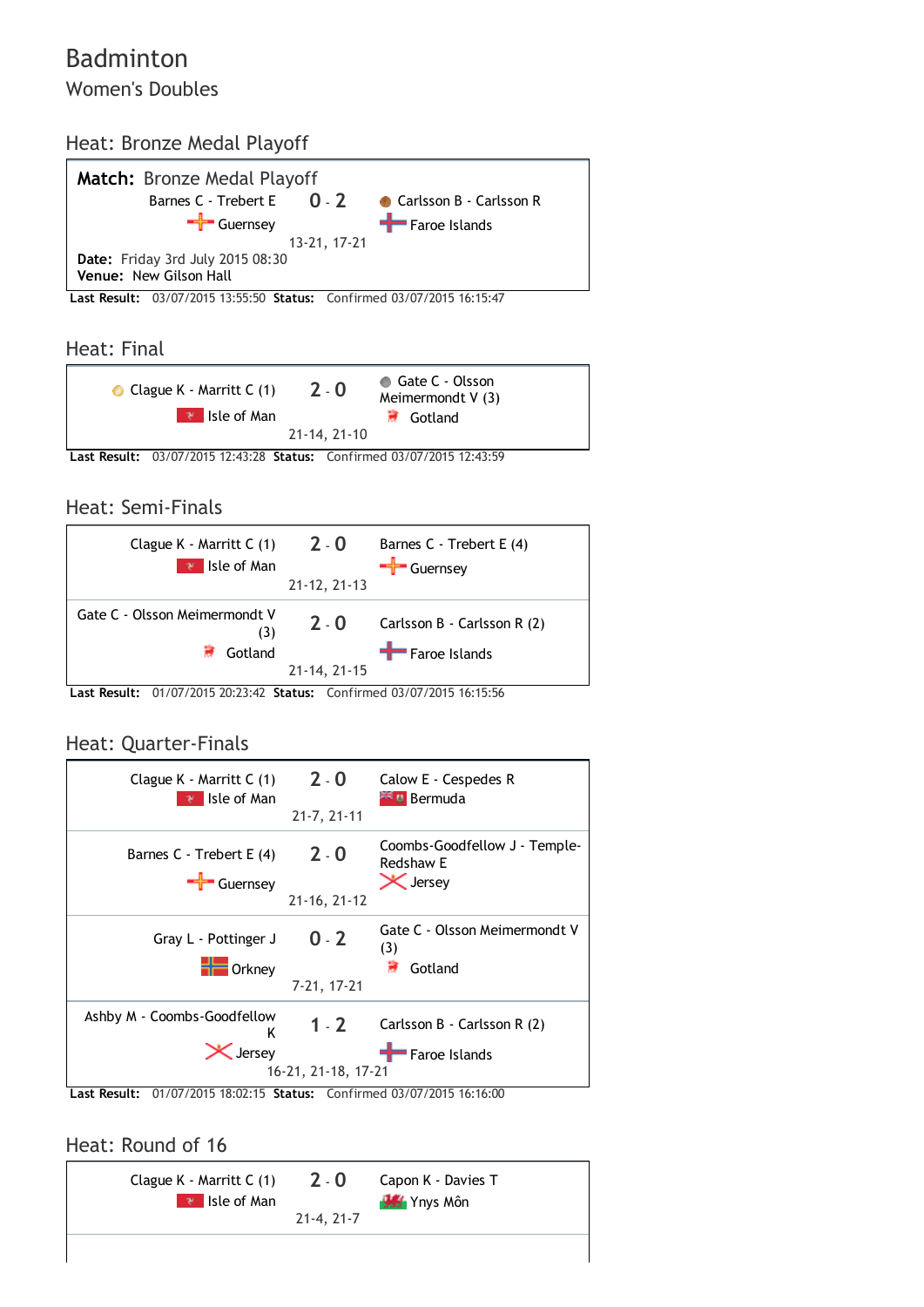

| Clague K - Marritt C (1)<br><b>v</b> Isle of Man              |                                      | Bye                                                |
|---------------------------------------------------------------|--------------------------------------|----------------------------------------------------|
| Capon K - Davies T<br><b>WS</b> Ynys Môn                      |                                      | Bye                                                |
| Jackson J - Baggott S<br>Isle of Wight                        |                                      | Bye                                                |
| Josefsen C - Skov Kjeldsen A<br><b>C</b> Greenland            | Calow E - Cespedes R won by walkover | Calow E - Cespedes R<br><b>Externe Bermuda</b>     |
| Barnes C - Trebert E (4)<br>$\frac{1}{2}$ Guernsey            |                                      | Bye                                                |
| Eriksen K - Hjørleifsdóttir S<br>Faroe Islands                | $2 - 0$<br>21-11, 22-20              | Flett R - Reid R<br>$\blacksquare$ Orkney          |
| Coombs-Goodfellow J - Temple-<br>Redshaw E<br><b>X</b> Jersey |                                      | Bye                                                |
| Hansson E - Gate E<br>Gotland<br>Ħ.                           | $1 - 2$<br>21-15, 20-22, 19-21       | McDonnell J - Smith J<br>Shetland Islands          |
| Markina A - Williams L<br><b>Extra</b> Falkland Islands       | $2 - 1$<br>21-17, 7-21, 21-14        | Hossain-Parry A - Preston T<br><b>WAY</b> Ynys Môn |
| Bye                                                           |                                      | Gray L - Pottinger J<br><b>Orkney</b>              |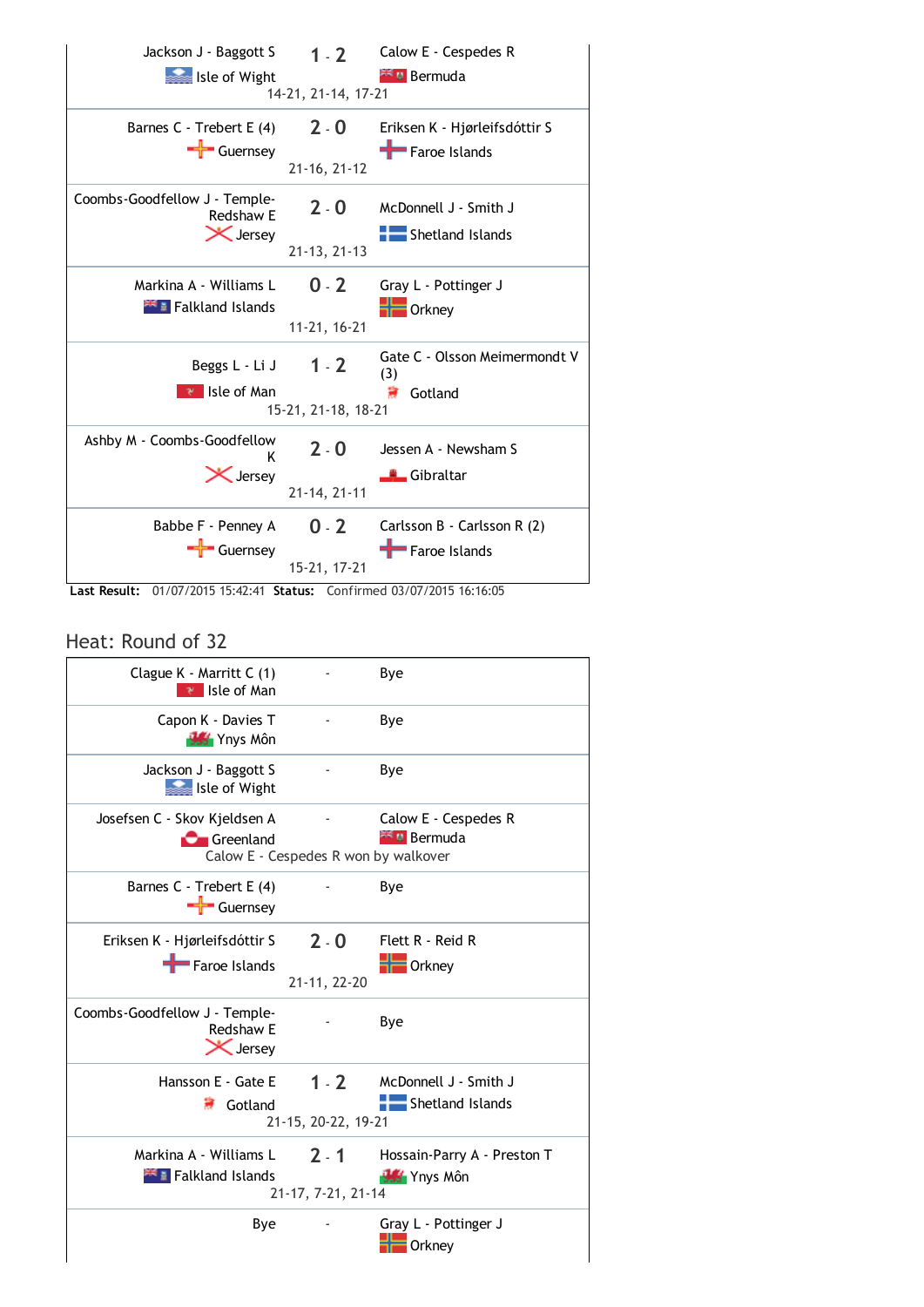

## Heat: Schedule

There are currently no Entries for this Heat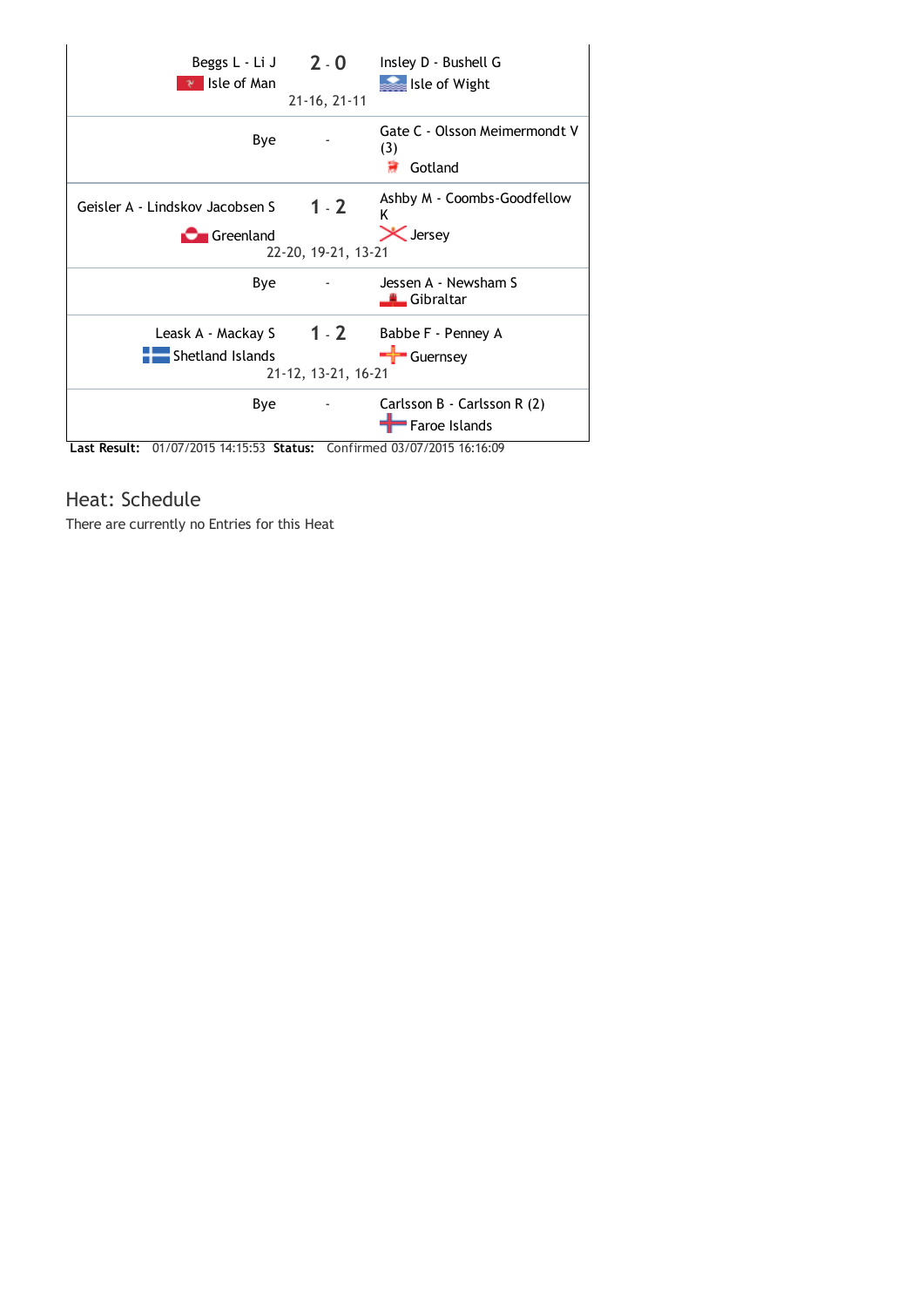## Badminton Mixed Doubles

## Heat: Bronze Medal Playoff



### Heat: Final



Last Result: 03/07/2015 15:50:42 Status: Confirmed 03/07/2015 15:51:18

### Heat: Semi‐Finals



Last Result: 02/07/2015 16:44:00 Status: Confirmed 03/07/2015 16:16:53

## Heat: Quarter‐Finals

| Poulsen A - Carlsson R $(1)$ 1 - 2<br>Faroe Islands     | 13-21, 23-21, 15-21 | Keith G - Mackay S<br>$\blacksquare$ Shetland Islands |
|---------------------------------------------------------|---------------------|-------------------------------------------------------|
| Harding $N$ - Marritt C $(4)$                           | $0 - 2$             | Thomassen K - Broberg H                               |
| Isle of Man                                             | 19-21, 15-21        | <b>C</b> Greenland                                    |
| Callow J - Clague K (6)                                 | $0 - 2$             | Eriksson B - Gate C (3)                               |
| Isle of Man                                             | 19-21, 18-21        | Gotland                                               |
| Gunnarstein B - Carlsson B $(5)$ 1 - 2<br>Faroe Islands | 18-21, 21-14, 19-21 | Haynes M - Barnes C<br>$\frac{1}{2}$ Guernsey         |

Last Result: 02/07/2015 15:08:05 Status: Confirmed 03/07/2015 16:16:57

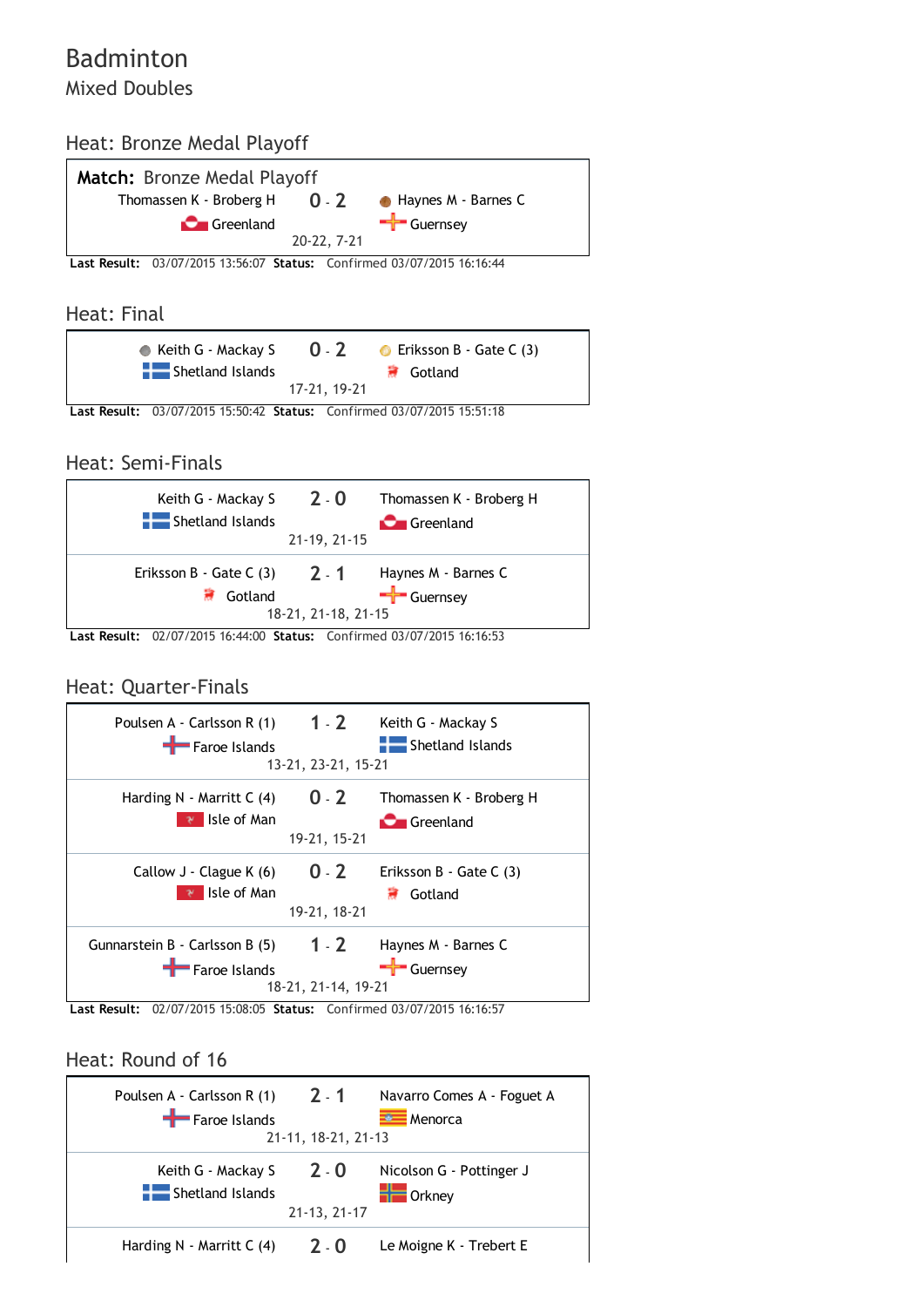

Last Result: 02/07/2015 13:53:55 Status: Confirmed 03/07/2015 16:17:01

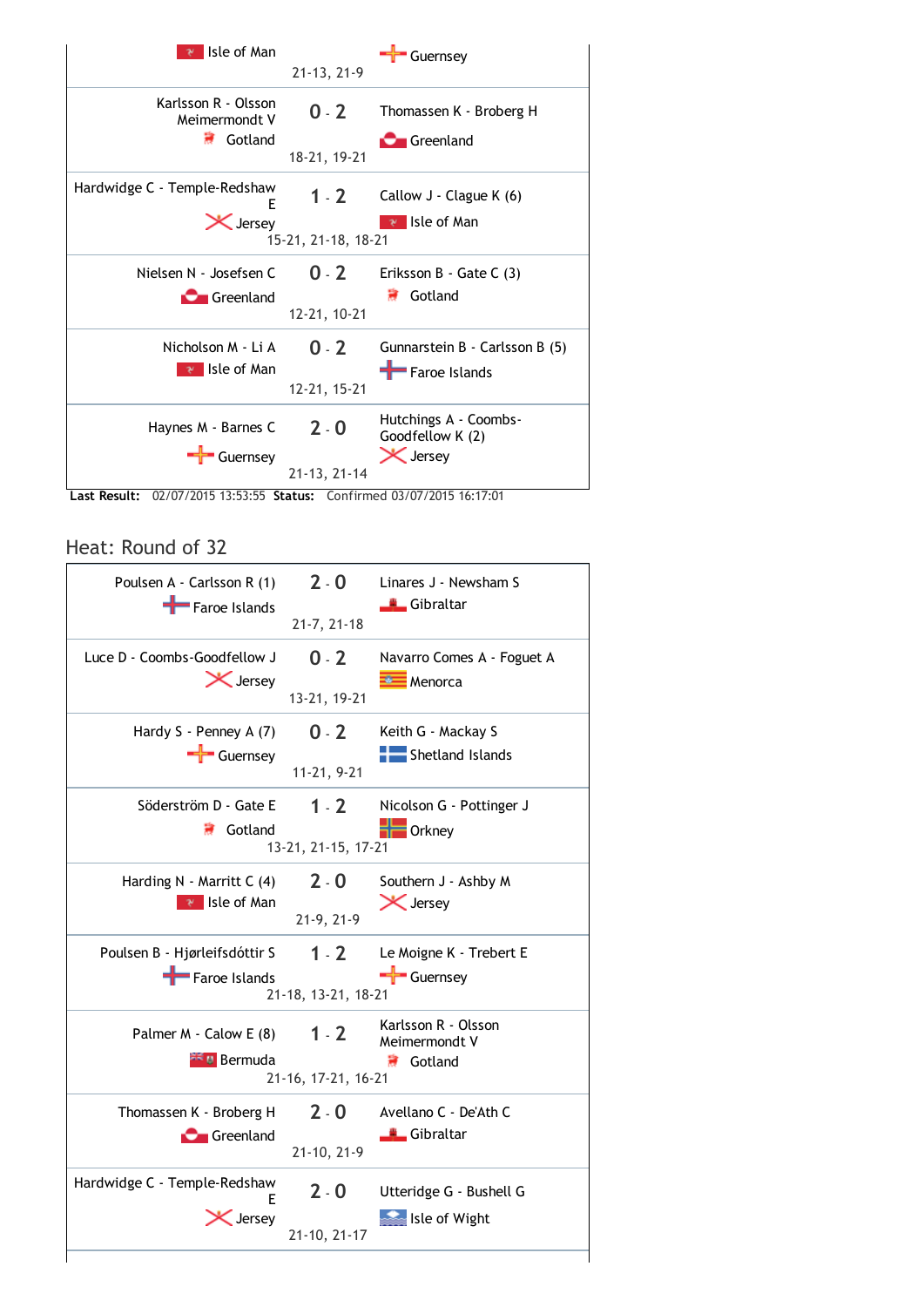| Dal-Christiansen M - Jacobsen G<br>Faroe Islands | 21-19, 11-21, 17-21    | $1 - 2$ Callow J - Clague K (6)<br><b>N</b> Isle of Man      |
|--------------------------------------------------|------------------------|--------------------------------------------------------------|
| Nielsen N - Josefsen C                           | $7 - 1$                | Delday L - Flett R                                           |
| <b>C</b> Greenland                               | 21-15, 17-21, 21-12    | <b>Orkney</b>                                                |
| Penney D - Le Tissier C                          | $0 - 2$                | Eriksson B - Gate C (3)                                      |
| Guernsey                                         | 19-21, 8-21            | Gotland                                                      |
| Nicholson M - Li A                               | $2 - 1$                | Jessen K - Jessen A                                          |
| $\mathcal{U}$ Isle of Man                        | 17-21, 21-17, 21-14    | <del>■</del> Gibraltar                                       |
| Downer K - Insley D                              | $0 - 2$                | Gunnarstein B - Carlsson B (5)                               |
| Isle of Wight                                    | 15-21, 14-21           | Faroe Islands                                                |
| Sineath S - Keith A                              | $0 - 2$                | Haynes M - Barnes C                                          |
| Shetland Islands                                 | 15-21, 11-21           | Guernsey                                                     |
| Nathansen N - Geisler A<br><b>C</b> Greenland    | $0 - 2$<br>8-21, 11-21 | Hutchings A - Coombs-<br>Goodfellow K (2)<br><b>X</b> Jersey |

Last Result: 02/07/2015 12:43:33 Status: Confirmed 03/07/2015 16:17:04

| Poulsen A - Carlsson R (1)<br>Faroe Islands                       |                          | Bye                      |
|-------------------------------------------------------------------|--------------------------|--------------------------|
| Linares J - Newsham S                                             | $2 - 0$                  | Massey C - Jackson J     |
| Gibraltar                                                         | 21-19, 21-19             | Isle of Wight            |
| Luce D - Coombs-Goodfellow J<br><b>X</b> Jersey                   |                          | Bye                      |
| Navarro Comes A - Foguet A                                        | $2 - 0$                  | Matthews S - Roberts L   |
| Menorca                                                           | 21-10, 21-13             | <b>WAY</b> Ynys Môn      |
| Hardy S - Penney A (7)<br>$\frac{1}{2}$ Guernsey                  | $\sim$                   | Bye                      |
| Keith G - Mackay S                                                | $2 - 1$                  | Watterson B - Beggs L    |
| Shetland Islands                                                  | 21-23, 21-12, 21-13      | v Isle of Man            |
| Söderström D - Gate E<br><b>R</b> Gotland                         | $\overline{\phantom{a}}$ | Bye                      |
| March D - March C                                                 | $0 - 2$                  | Nicolson G - Pottinger J |
| <b>Extra</b> Falkland Islands                                     | 12-21, 5-21              | $\blacksquare$ Orkney    |
| Harding N - Marritt C (4)<br>$\overline{\mathcal{X}}$ Isle of Man |                          | Bye                      |
| Southern J - Ashby M                                              | $2 - 0$                  | Irvine R - Leask A       |
| <b>X</b> Jersey                                                   | 21-13, 21-12             | Shetland Islands         |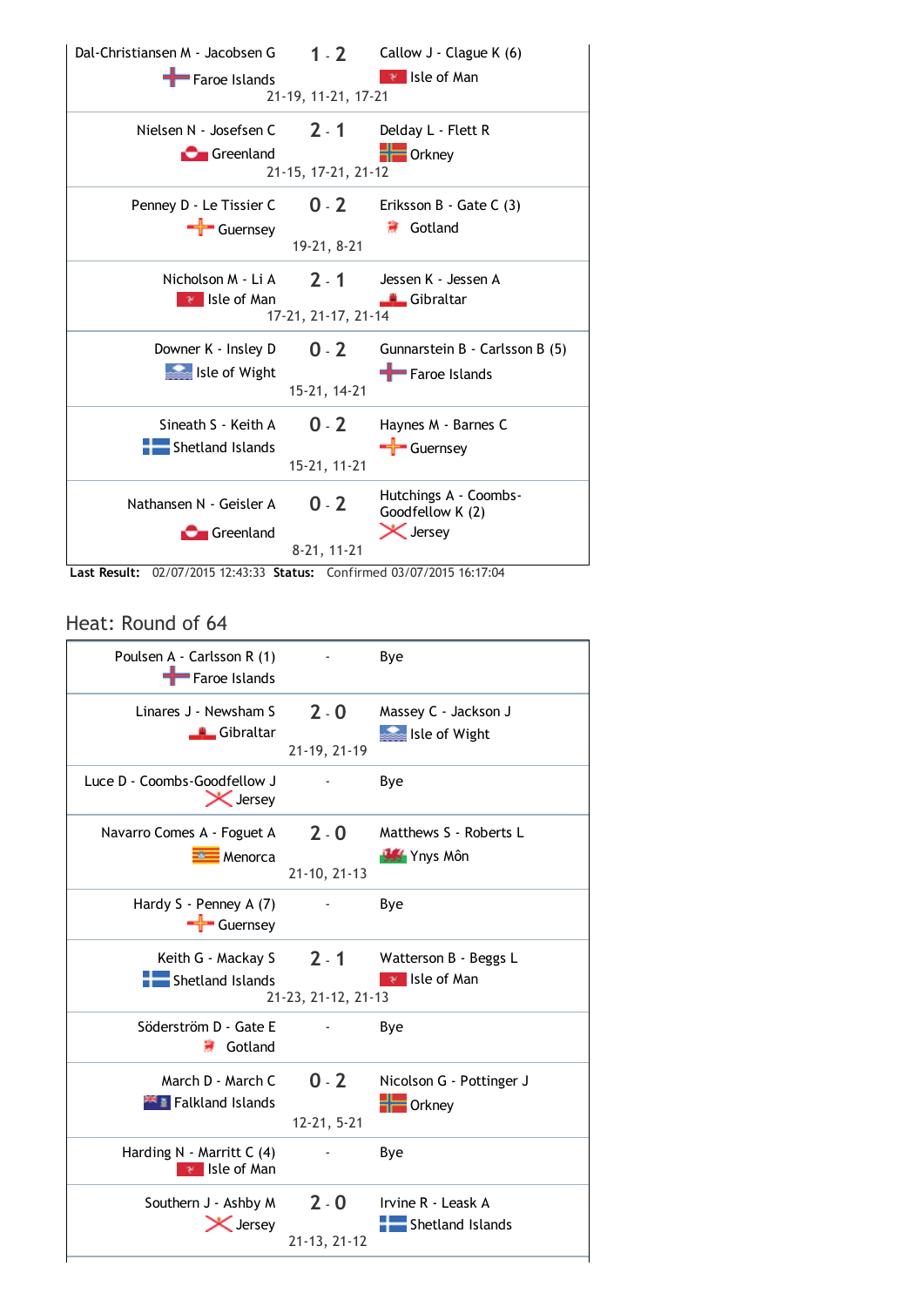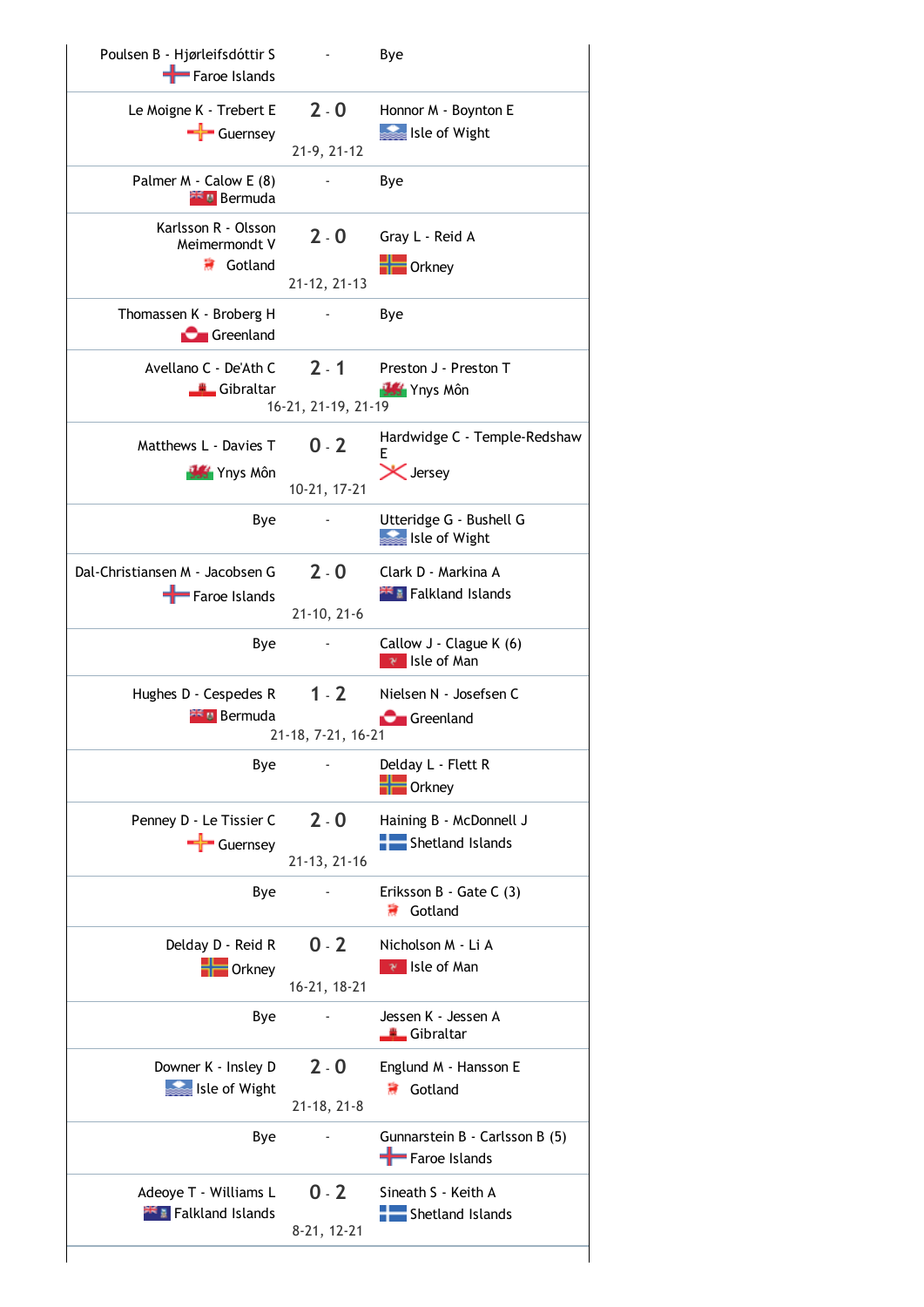

Last Result: 02/07/2015 10:50:52 Status: Confirmed 03/07/2015 16:17:08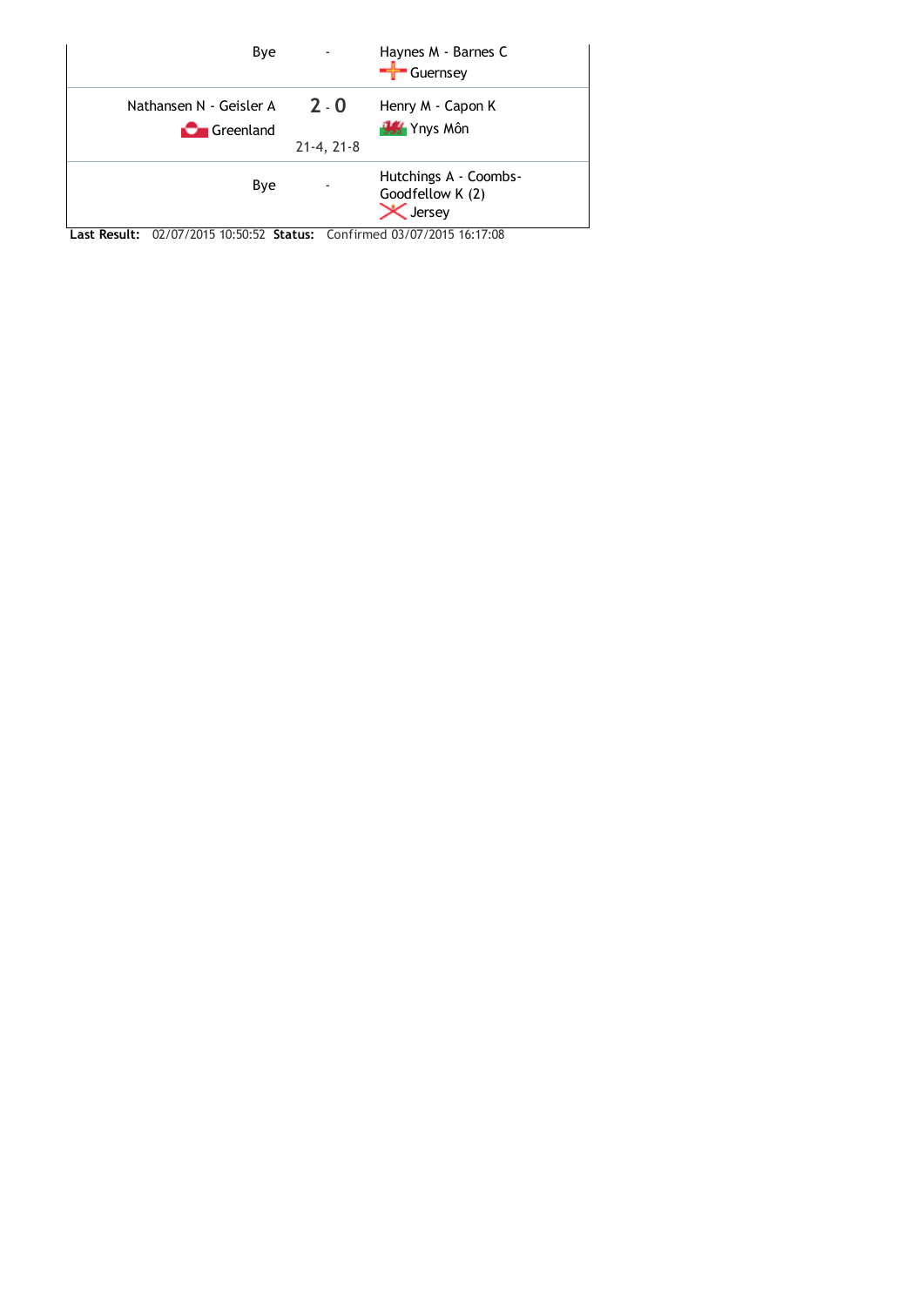# Badminton

Team Event

## Heat: Final Standings

| <b>Position Team</b> |                            |
|----------------------|----------------------------|
| ∩ 1st                | $\zeta$ Jersey             |
| $\bullet$ 2nd        | Faroe Islands              |
| $\blacksquare$ 3rd   | Isle of Man                |
| 4th                  | Guernsey                   |
| 5th                  | <b>C</b> Greenland         |
| 6th                  | <del>≍</del> ∎ Bermuda     |
| 7th                  | Gotland                    |
| 8th                  | ≞ Gibraltar                |
| 9th                  | s Isle of Wight            |
| 10th                 | Shetland Islands           |
| 11th                 | $\blacksquare$ Orkney      |
| 12th                 | <b>** Falkland Islands</b> |
| 13th                 | <b>La</b> Ynys Môn         |
|                      |                            |

## Heat: Medal Matches



## Heat: Semi Finals

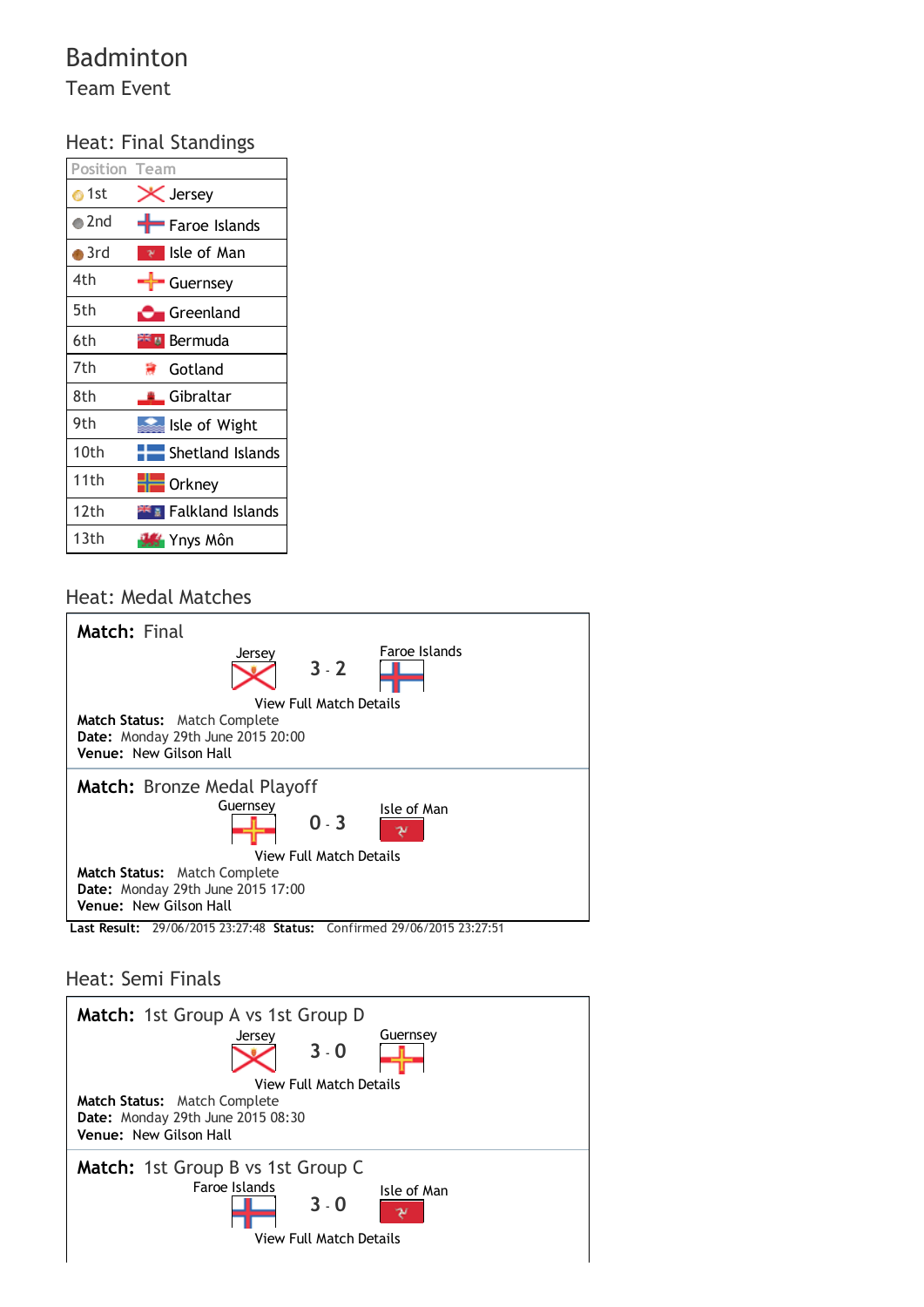Last Result: 29/06/2015 11:14:29 Status: Confirmed 29/06/2015 11:14:33

Heat: Playoffs 5‐8

| <b>Match:</b> 2nd Group B vs 2nd Group C<br>Gibraltar<br>Bermuda<br>$2 - 3$<br>м<br><b>View Full Match Details</b><br><b>Match Status: Match Complete</b><br><b>Date:</b> Monday 29th June 2015 08:30<br>Venue: New Gilson Hall                                                     |
|-------------------------------------------------------------------------------------------------------------------------------------------------------------------------------------------------------------------------------------------------------------------------------------|
| <b>Match:</b> 2nd Group A vs 2nd Group D<br>Greenland<br>Gotland<br>$3 - 2$<br><b>View Full Match Details</b><br><b>Match Status: Match Complete</b><br>Date: Monday 29th June 2015 11:00<br>Venue: New Gilson Hall                                                                 |
| Match: 5th/6th Place Playoff<br>Greenland<br>Bermuda<br><b>View Full Match Details</b><br><b>Match Status:</b> Match Complete<br><b>Date:</b> Monday 29th June 2015 14:30<br>Venue: New Gilson Hall                                                                                 |
| <b>Match: 7th/8th Place Playoff</b><br>Gotland<br>Gibraltar<br>View Full Match Details<br><b>Match Status: Match Complete</b><br><b>Date:</b> Monday 29th June 2015 14:30<br>Venue: New Gilson Hall<br>Confirmed 01/07/2015 08:44:49<br>Last Result:<br>01/07/2015 08:44:46 Status: |

Heat: Playoffs 9‐13

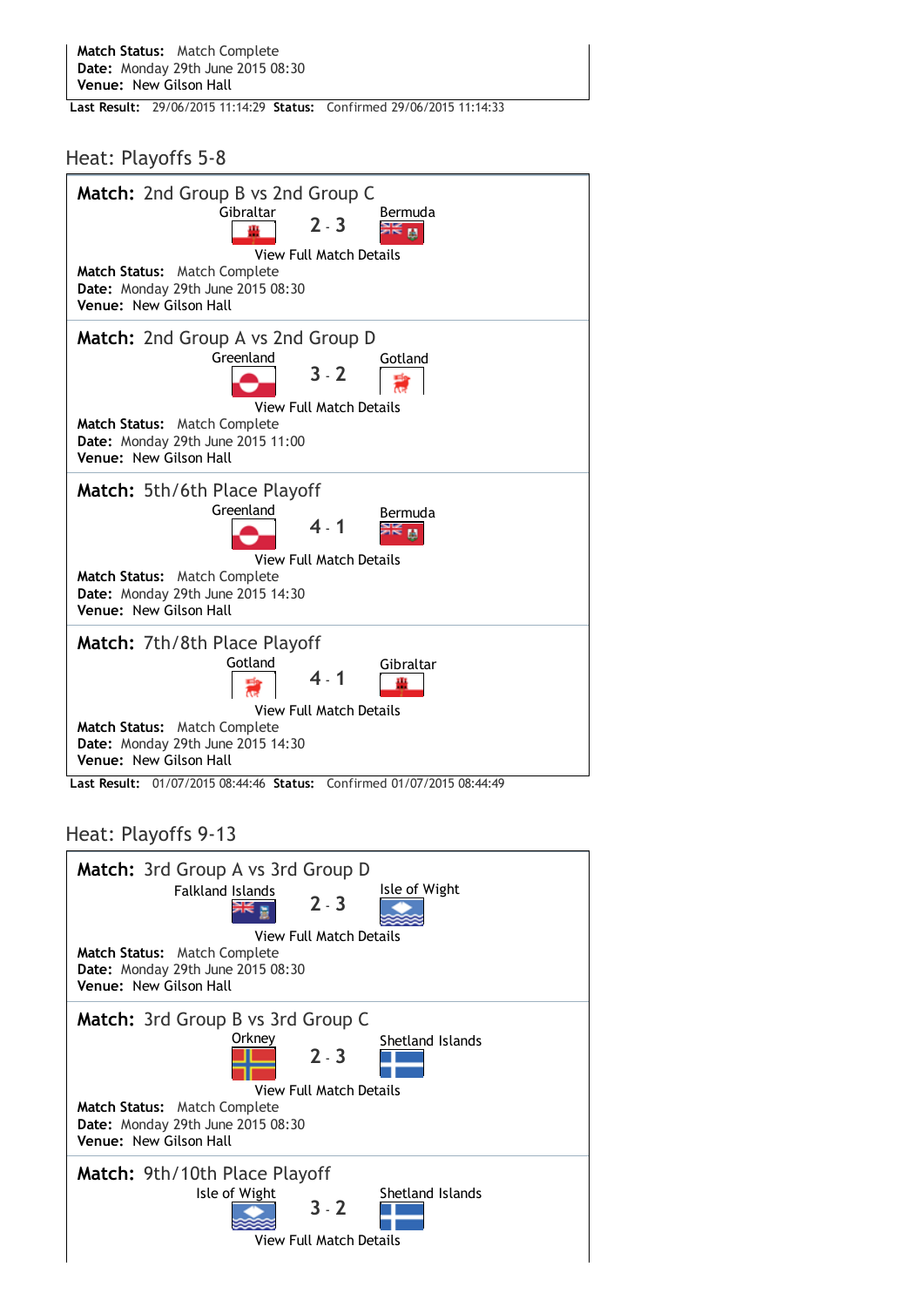

Heat: Group Stage

### Group A

|--|

| Team                           |  |     |      | Played Won Lost For Against Points |  |
|--------------------------------|--|-----|------|------------------------------------|--|
| $\mathbf{X}$ Jersey            |  |     | 10 O |                                    |  |
| <b>C</b> Greenland             |  | 115 |      |                                    |  |
| <b>Fig. Falkland Islands</b> 2 |  |     |      | 1 <sub>0</sub>                     |  |

Results:



## Group B

| Group Table:                  |               |              |                                    |  |
|-------------------------------|---------------|--------------|------------------------------------|--|
| Team                          |               |              | Played Won Lost For Against Points |  |
| $\frac{1}{2}$ Faroe Islands 2 | $\lambda = 0$ | $10 \quad 0$ |                                    |  |
| Gibraltar                     |               |              |                                    |  |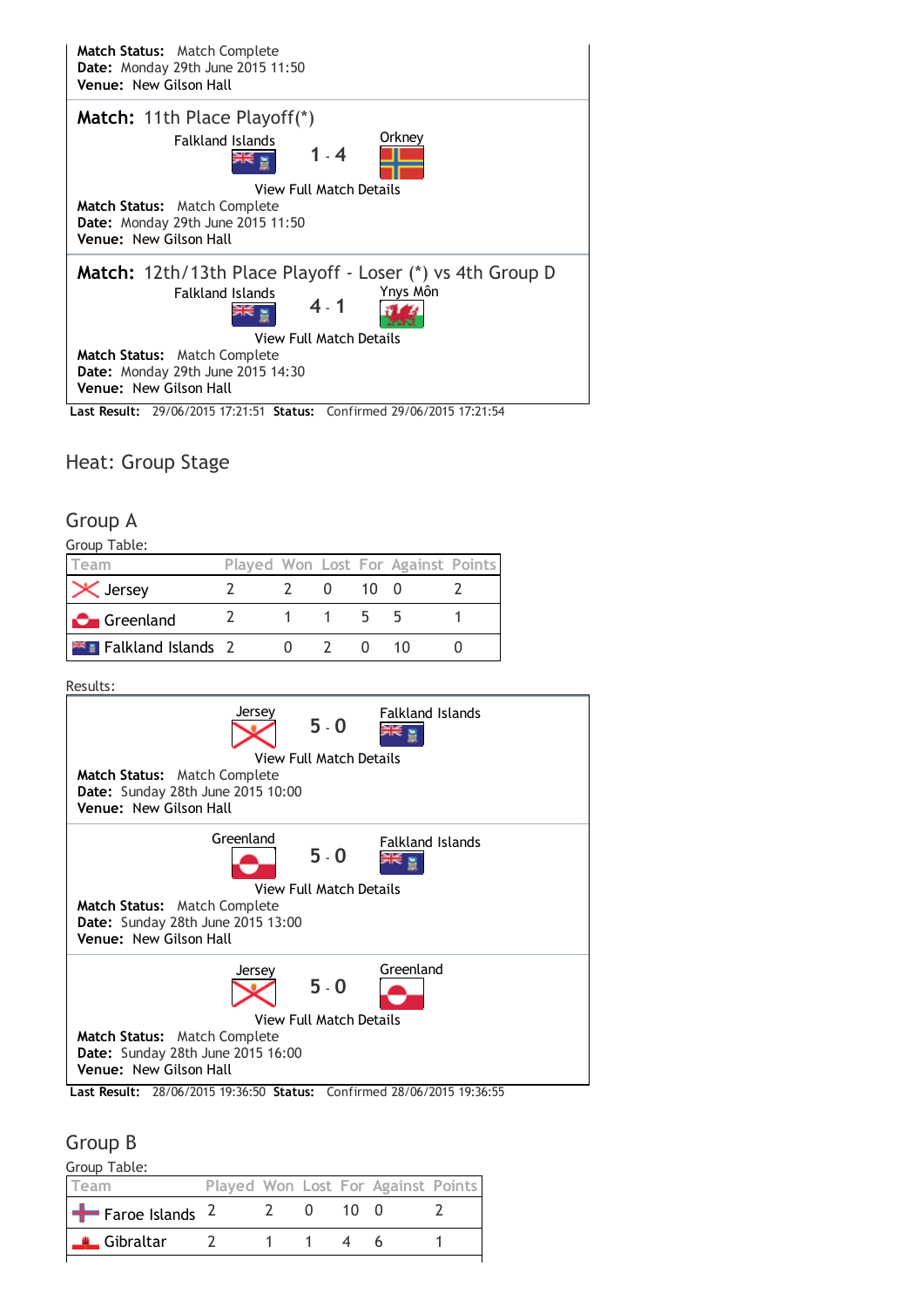

Results:



Last Result: 28/06/2015 19:36:50 Status: Confirmed 28/06/2015 19:36:55

### Group C

Group Table:

| <b>feam</b>                      |  |  | Played Won Lost For Against Points |  |
|----------------------------------|--|--|------------------------------------|--|
| Isle of Man<br>$\mathcal{V}$     |  |  |                                    |  |
| <b>Externe Bermuda</b>           |  |  |                                    |  |
| $\frac{1}{2}$ Shetland Islands 2 |  |  |                                    |  |

Results:



## Group D

Group Table:

| l Team                    |  |  | Played Won Lost For Against Points |  |
|---------------------------|--|--|------------------------------------|--|
| $\left  \right $ Guernsey |  |  |                                    |  |
|                           |  |  |                                    |  |